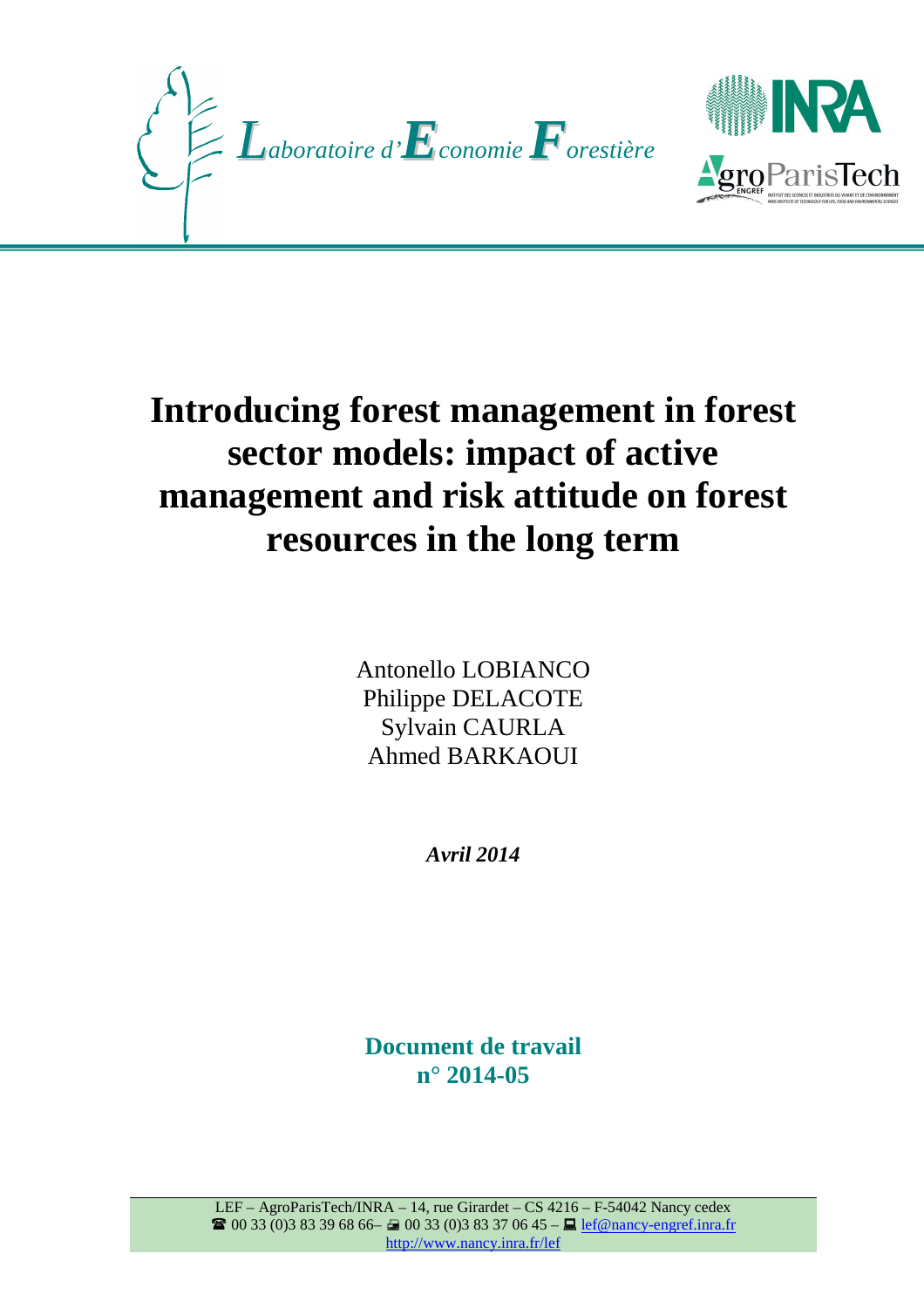# **Introducing forest management in forest sector models: impact of active management and risk attitude on forest resources in the long term**

Antonello Lobianco<sup>1</sup>, Philippe Delacote<sup>23</sup>, Sylvain Caurla<sup>4</sup>, Ahmed Barkaoui<sup>5</sup>

### *Avril 2014*

#### Document de travail du LEF n°**2014-05**

#### **Abstract**

Given the importance of anthropogenic determinants in forest ecosystems within Europe, the objective of this paper is to link the evidence arising from biological models with socioeconomic determinants, where the expected returns of forest investments represent the main driver. An inventory-based forest dynamic model is hence coupled with a market module and a management one in a national level forest sector model for France (FFSM++). Running long-term scenarios (until 2100) we show the implications on the forest composition of an active management: when the most

profitable option drives forest investments, coniferous forests are generally preferred over broadleaved ones. This result is however reappraised when the risk aversion of forest owners is explicitly considered in the model, given the higher risk associated with the former. We further show the strong stability of forest ecosystems that, due to the very long cycles, undergoes very small variations in volume stocks even in scenarios where the initial forest regeneration is strongly influenced.

**Key words**: Forest sector modelling, Investment, Risk Aversion.

 $\overline{a}$ 

<sup>&</sup>lt;sup>1</sup> Corresponding author: UMR 356, INRA/AgroParisTech, Laboratory of Forest Economics, 14 rue Girardet, 54042 Nancy, France. antonello.lobianco@nancy.inra.fr

<sup>&</sup>lt;sup>2</sup> UMR 356, INRA/AgroParisTech, Laboratory of Forest Economics, 14 rue Girardet, 54042 Nancy, France.

<sup>3</sup> Climate Economic Chair, Paris, France.

<sup>4</sup> UMR 356, INRA/AgroParisTech, Laboratory of Forest Economics, 14 rue Girardet, 54042 Nancy, France.

<sup>&</sup>lt;sup>5</sup> UMR 356, INRA/AgroParisTech, Laboratory of Forest Economics, 14 rue Girardet, 54042 Nancy, France.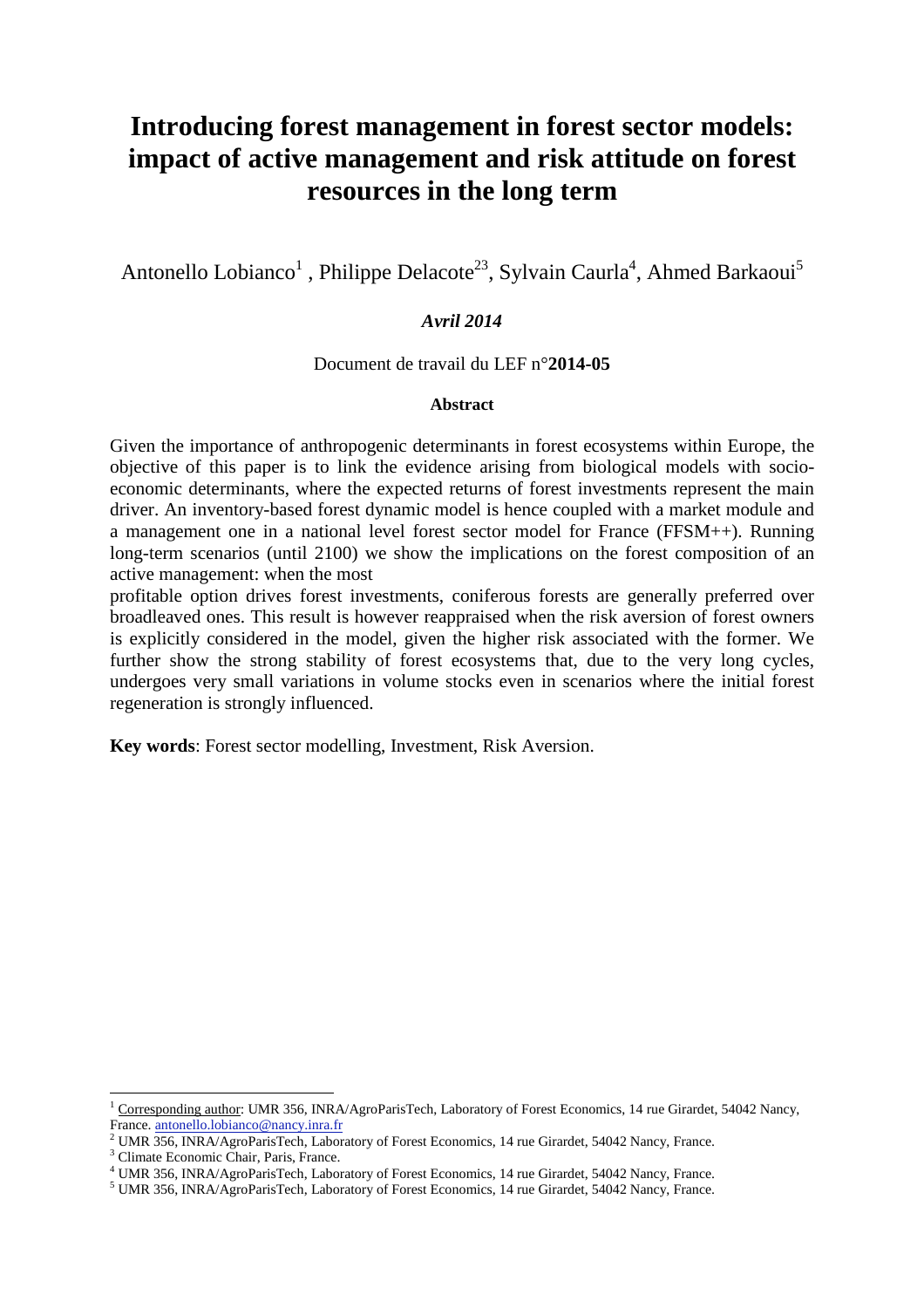# 1 Introduction

Forest ecosystems are characterised by very long delays between any perturbation is introduced and the system responds with measurable effects. For example, timber production, biodiversity capacity and  $CO<sub>2</sub>$  accumulation are all processes that can be measured only decades after any policy devoted to interact with them is implemented. Hence, it is not surprising that the forest sector has long been the subject of careful planning initiatives. Historically this planning has took the form of normative, empirically derived rules. With the increased complexity of accounting for multi-purpose objectives on one side and the better availability of simulations tools on the other side, these planning methods have switched from normative rules to the usage of mathematical models, able to forecast in the future the status of forest ecosystems conditionally to agent's today actions. This switch was also due to major price variations after the two first energy shocks in the 70's. Simple 'gap analysis' models were not sufficient and more integrated tools were required.

Within the multitude of forest models (Buongiorno et al. 2003; Kallio et al. 2004; Sjølie et al. 2011 among others), the French Forest Sector Model (FFSM, Caurla et al., 2010) distinguishes itself by explicitly considering both international and interregional trade, accounting for the full heterogeneity of regions and, using the Armington theory (Armington, 1969), of products. It also aims to combine the modeling part of the forest dynamic, taking into account each forest specific conditions, with those of forest markets, using a partial equilibrium approach.

In order to achieve its goal, the traditional FFSM ( FFSM 1.0) considers two separate modules: the first one simulating the forest dynamics, the "Forest Dynamics (FD) module"; the second one determining wood market prices, demand, supply and trade: the "Market (MK) module". These two modules are combined together and exchange informations as detailed in section 2. This version of FFSM has been used to forecast the impact of climate public policies of the forest sector at a  $t+20$  horizon. However, the model was not fit to make long term projections  $(t + 100)$ . Indeed, the FD and MK modules do not take into account long term decisions of forest managers such as the choice of species and management choice on the land that is cleared by forest harvesting: this cleared land was supposed to be reproduced identically. It follows that, while the Forest Dynamic module has been designed to forecast the status of the current forests, it was particularly weak in making long-term projections. In order to include possible changes in environmental (*in primis* climate changes) and economic (e.g. timber prices) conditions, and incorporate forest managers response to these changes, a third module, namely the "Management module" (MG), has been introduced to allow for possible switches in forest types (species composition and/or management type) given expected market and ecological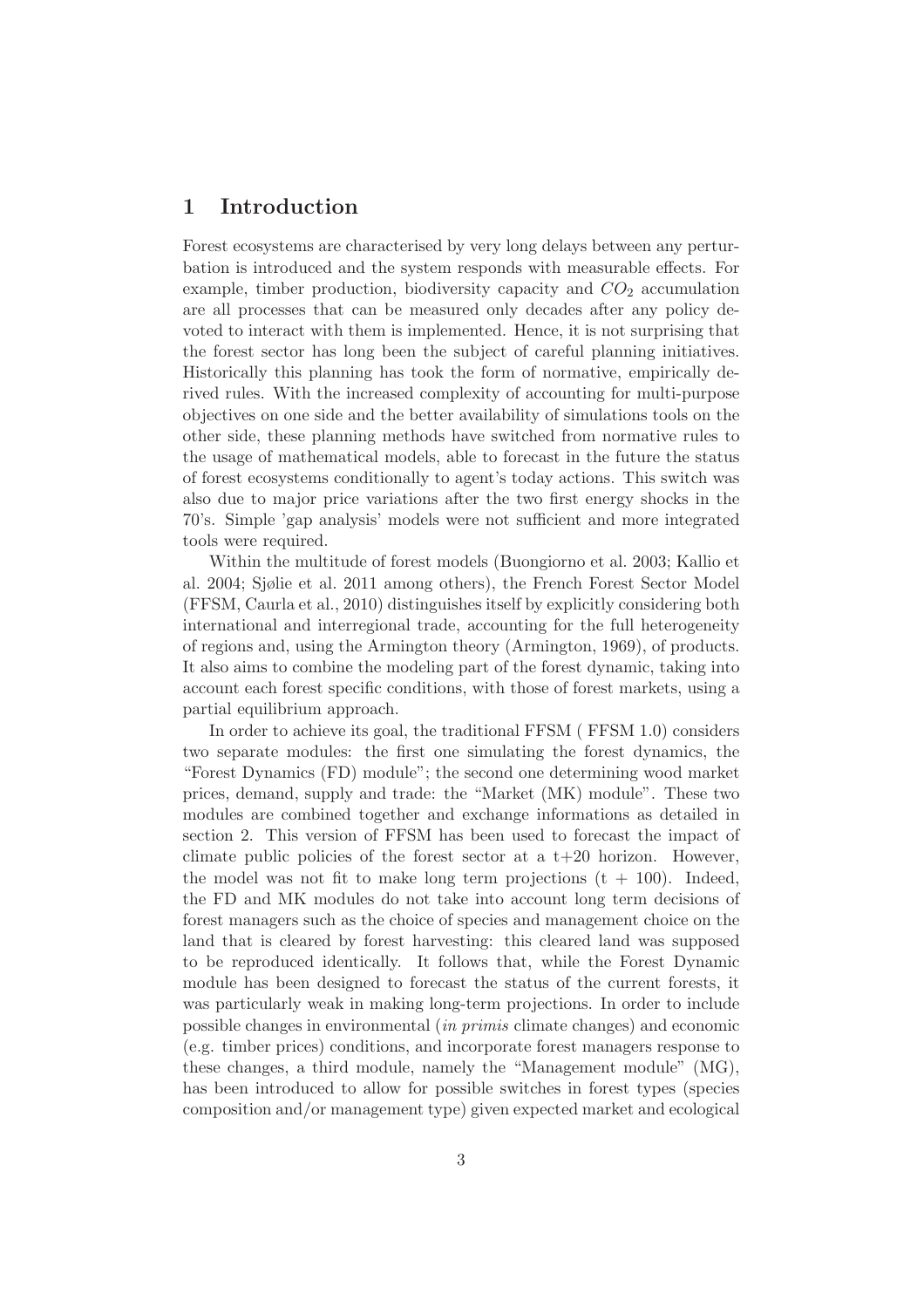conditions.

The objective of this paper is therefore to understand how an explicit introduction of forest management choices modifies the landscape of forest resources in the long run. Two important considerations have to be considered in this manner. First, the degree of forest management is unobserved, and there is high uncertainty about its implications. Thus, we introduced a forest management rate in order to assess the implications of this management intensity on the forest sector. Second, given their long time to maturation, forest investments are particularly subject to stochastic events. We hence introduce risk aversion of forest managers, in which the risk of tree mortality influences the forest management choices.

This paper is organized as follow: section 2 presents an overview of FFSM as a viable method to produce forecasts of the forest sector at a national and regional level, highlighting its history and providing a short bibliography of results already published. It also shortly presents the work done to spatialise forest resources inside regions. Sections 3 is devoted to describe the management module. Once the model has been presented, section 4 objective is to make evident, looking at the model results, the implications of the enhancements described in the previous section. Simulations focuses in particular on two aspects: (a) the role of an active management, where results from FFSM++ are compared with those derived using exogenous forest regeneration; (b) the effect of heterogeneous risk aversion within forest managers. Finally section 5 concludes.

# 2 Overview of the model

#### 2.1 FFSM 1.0

The French Forest Sector Model (FFSM, Caurla et al., 2010) is a recursive simulation model of the French forest sector. It articulates two modules: a Forest Dynamics module (FD) and a Markets module (MK). At each period (year), given available timber resources, timber supply functions, transformation technologies and capacities, and demand functions for (first-transformed) timber products, the MK module computes all market equilibria in the forest sector, from which it deducts the annual harvest. Harvest then enters the FD module, which computes available timber resources at year  $t + 1$ . In turn these enters the MK module, and so forth (see Figure 1). The first version of FFSM was implemented under the General Algebraic Modelling Software (Bussieck & Meeraus, 2004), and runs for periods of 10-20 years.

The FD module (Wernsdörfer et al., 2012) simulates regional timber stock dynamics using a diameter-class approach. Since French forests are very diverse in terms of climate, soils, species and types of management, the FD module breaks down timber resources into 2574 cells differing by region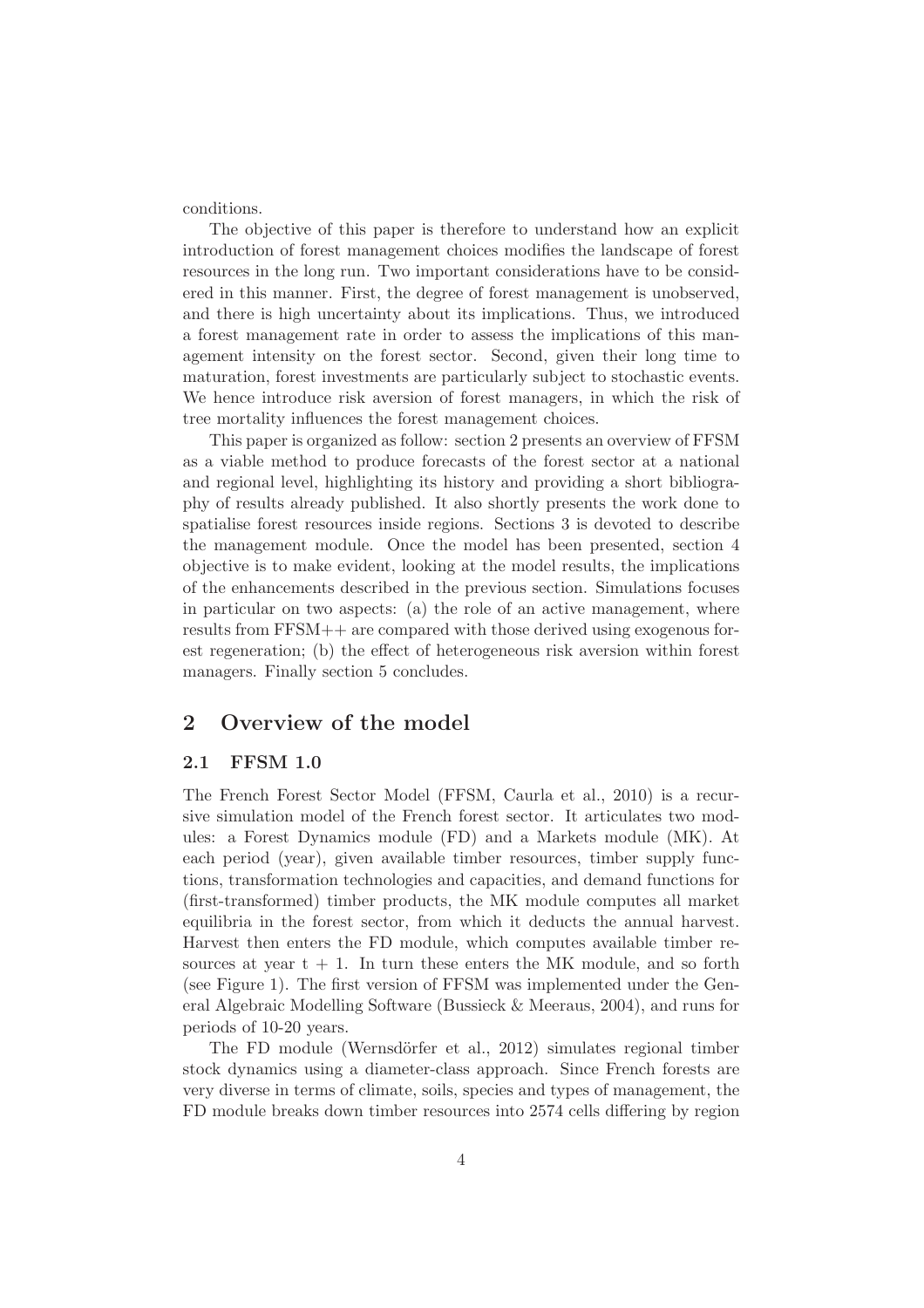

Figure 1: The Markets module of FFSM

(22 administrative regions), type of management (high forests, coppices, mixed), species (coniferous and broadleaved) and diameter classes (13 total). Resource dynamics in each cell is calibrated using data from the 2005-2007 French forest inventories (Colin & Chevalier, 2010).

The MK module is a partial-equilibrium model of the French forest sector, from timber production to the consumption of first-transformation products. There are four raw timber products: fuelwood, pulpwood, hardwood and softwood roundwood, and six processed timber products: hardwood sawn- wood, softwood sawnwood, plywood, pulp, fuelwood, and fiber and particle board (Table 1).

Three groups of agents are represented in the model: wood suppliers (either forest owners or forest managers on behalf of forest owners), transformation industry and consumers (either final consumers or second- transformation industries). The transformation industry is modelled using Leontief production functions. Under our assumption of perfectly competitive markets, the transformation industry makes zero profit at equilibrium (Caurla et al., 2010).

The MK module distinguishes 22 administrative regions within France, and inter-regional trade is modelled assuming perfect competition and full substitutability of products across regions, à la Samuelson (1952). International trade (exports of raw products and imports of processed products) is modelled assuming imperfect substitutability within the Armington (1969) framework. The MK module is calibrated using literature data and specific estimates, as presented in Caurla et al. (2010) and Sauquet et al. (2011).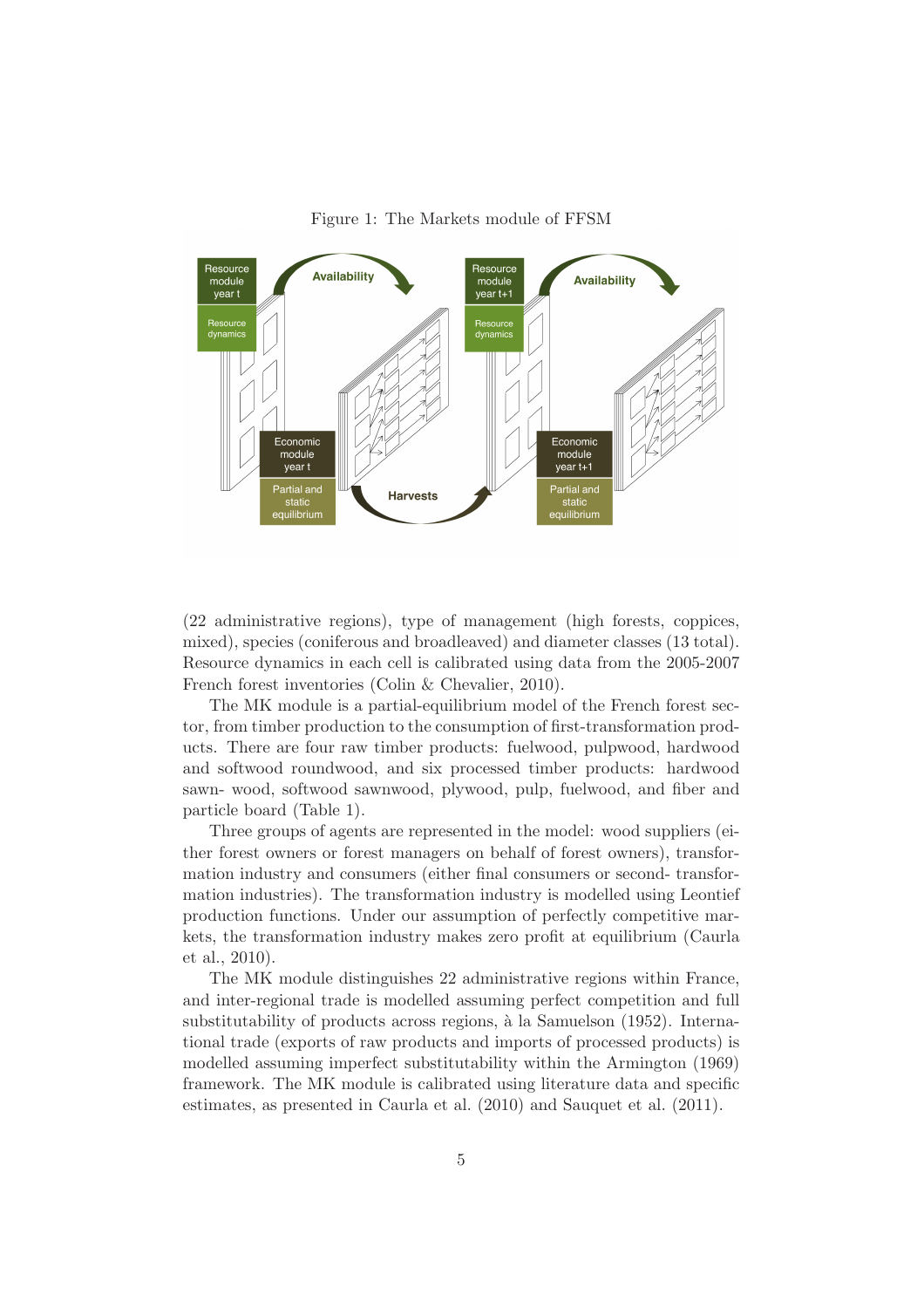So far, FFSM 1.0 has been used to assess the impact of climate mitigation policies on forest sectors (Delacote & Lecocq, 2011, Delacote et al. (2013)) at a relatively short-term horizon (2020): a comparison of sequestration and substitution policies (Lecocq et al., 2011); an assessment of the impact of fuelwood stimulation policies (Caurla et al., 2013*b*); an economy-wide carbon tax and potential substitution effects (Caurla et al., 2013*a*).

Along this paper the following indexes will be extensively used:

| Notation      | Definition                         | Values                                                                                  |
|---------------|------------------------------------|-----------------------------------------------------------------------------------------|
| t.            | time                               | $\overline{[2005-2100]}$                                                                |
| $\mathbf{c}$  | country                            | ${France}$                                                                              |
| r             | region                             | [22 administrative regions in France]                                                   |
| px            | pixel                              |                                                                                         |
| <sub>sp</sub> | forest species group               | {Broadleaves, Coniferous}                                                               |
| $m_{\rm t}$   | forest management type             | High forests, Mixed forests, Cop-<br>pices }                                            |
| ft            | forest type (including management) | $[\text{sp} \times \text{mt}]$ (e.g. coppices broadleaved<br>or high forest coniferous) |
| dc            | diameter class                     | $\{0, 15, 25, 35, 45, 55, 65, 75, 85, 95,$<br>$150\}$                                   |
| $\rm pp$      | primary product (that is, deriving | Hardwood Roundwood, Softwood                                                            |
|               | directly from forest resources)    | Roundwood, Pulpwood and Fuel-<br>wood }                                                 |
| tp            | transformed products               | Fuelwood, Hardwood Sawnwood,                                                            |
|               |                                    | Softwood Sawnwood,<br>Plywood,                                                          |
|               |                                    | Pulpwood, Pannels                                                                       |
| prd           | products                           | $ pp \cup tp $                                                                          |

Table 1: Commonly used index symbols

#### 2.2 Spatial representation

The spatial representation of FFSM++ is organised along three levels (Figure 2). Of these, the first two (Countries and Regions) are used in the market module while the pixel level is used only in the resource and management modules (Table 2). Each pixel encompasses the information of the area share for each forest type within the pixel, but the exact land allocation inside the pixel is not defined. While the model itself is independent on the spatial resolution, pixels in the simulations proposed in Section 4 has been set using a 8x8 km resolution.

Adopting this approach, FFSM++ is able to represent ecological and social phenomena at the scale that is more appropriate for their analysis. In particular, with the inclusion in the model of a micro-economic management module, a detailed spatial representation is essential to describe the conditions in which the economic agents operate. Indeed, in a homogeneous region (and with homogeneous agents), the "optimal" forest investment would be wherever the same, and the model would not be able to represent the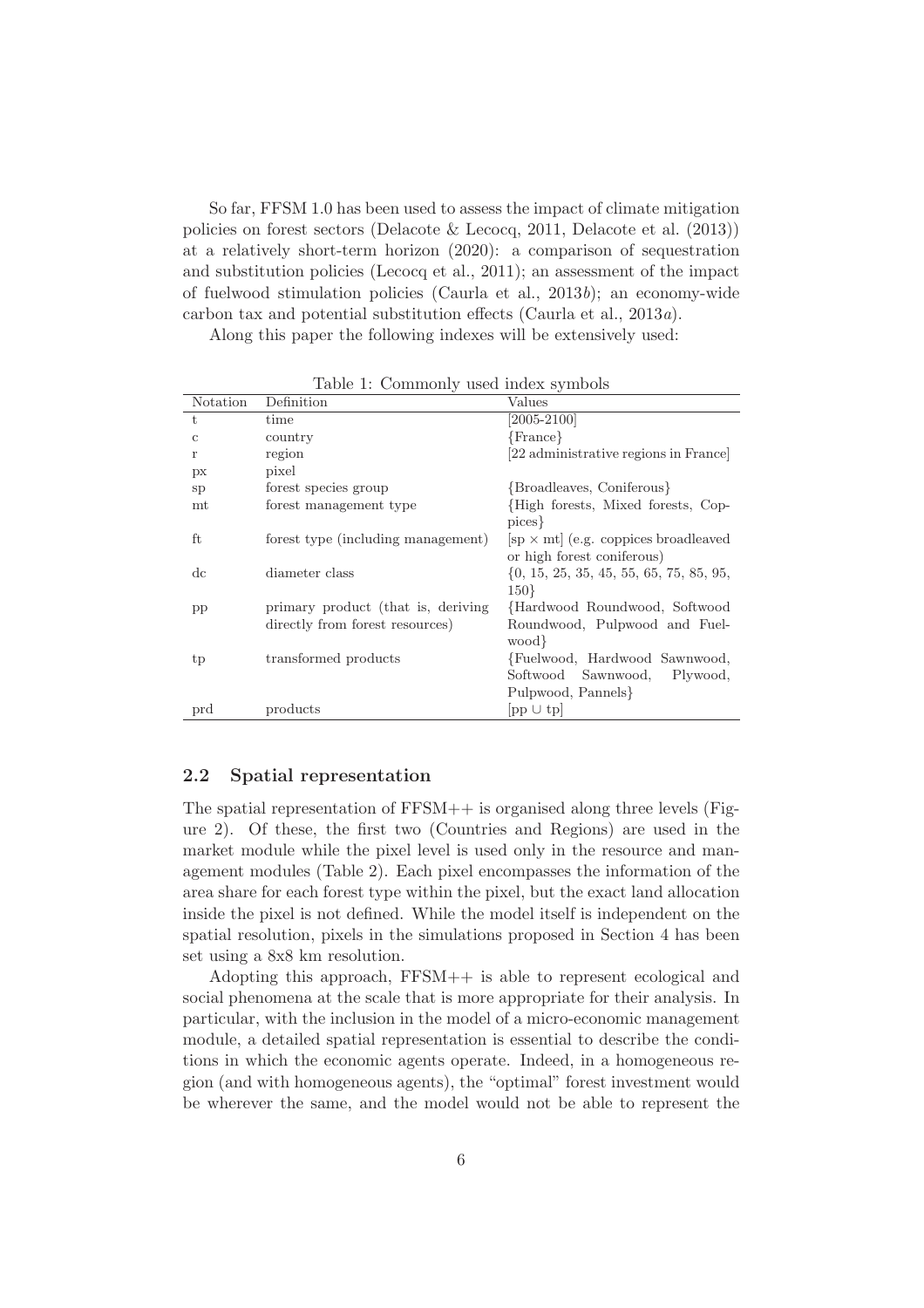indisputable richness in forest types that exists within each region.

Space affects the model in all of its modules: in MK the Euclidean distance between regions drives the formation of transport costs in the market module; in FD and MG heterogeneous ecological conditions influence the forest dynamic, both observed and expected, and hence the investment decisions.

The spatialisation of FFSM is presented in detail in Lobianco et al. (2014), where the forest layers initialisation and the aggregation and disaggregation functions of forest resources from regions to pixels are explicited.



Figure 2: FFSM++ spatial representation

Table 2: Modules, spatial levels and interface variables

| Module              | Levels              | Var Input           | Var Output          |
|---------------------|---------------------|---------------------|---------------------|
| Market (MK)         | Countries, regions  | $Inv_{r,pp,t}$      | $Supply_{r,pp,t},$  |
|                     |                     |                     | $Price_{r,pp,t}$    |
| Forest Dynamic (FD) | Counties, regions,  | $Supply_{r,pp,t},$  | $Inv_{px,pp,t+1},$  |
|                     | pixels              | $RegArea_{px,ft,t}$ | $HArea_{px,ft,t}$   |
| Management (MG)     | Countries, regions, | $Price_{r,pp,t},$   | $RegArea_{px,ft,t}$ |
|                     | pixels              | $HArea_{px,ft,t}$   |                     |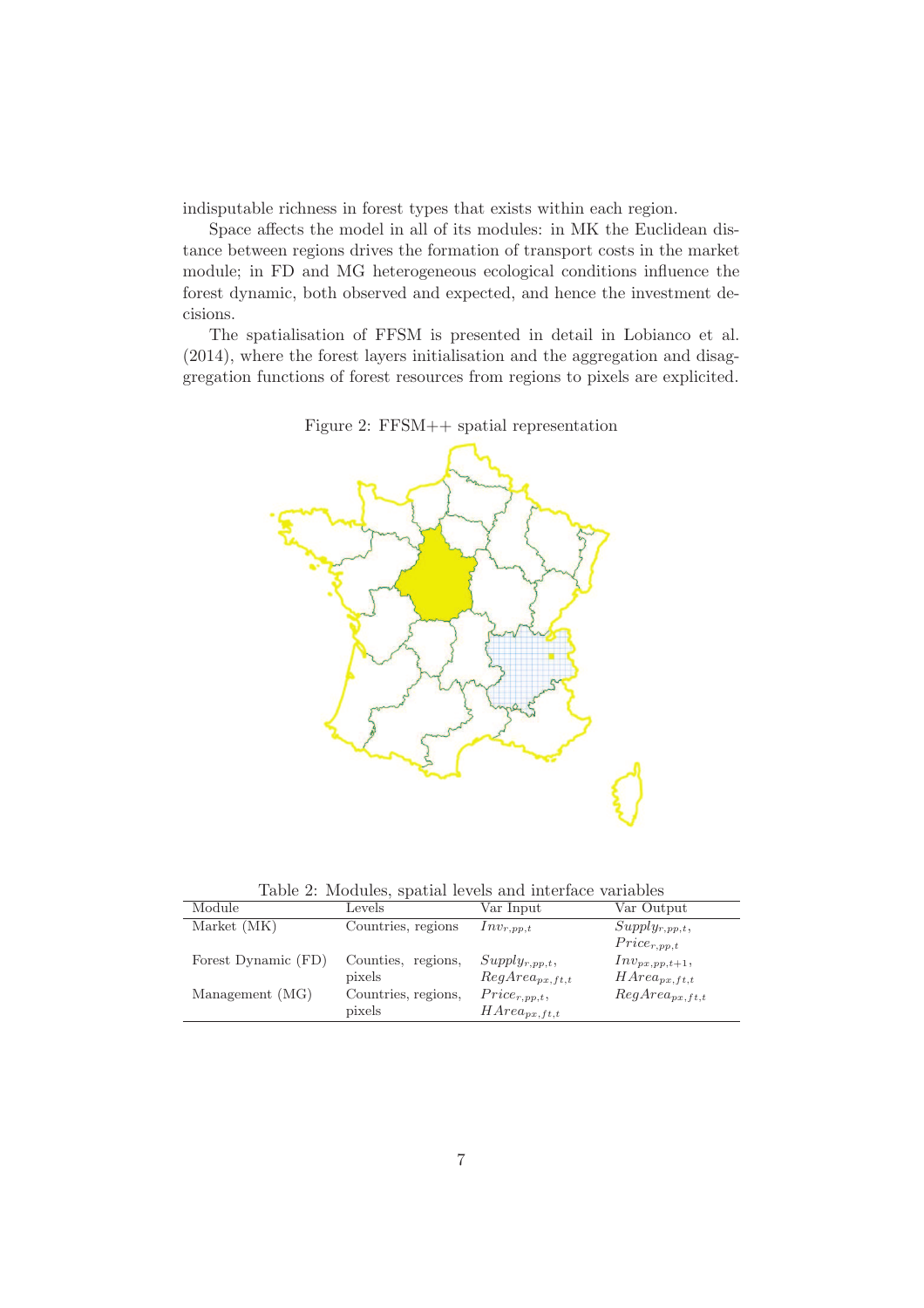# 3 Management (MG) module: introducing longterm decisions in FFSM

#### 3.1 Introduction

The forest dynamic module, using inventory data and exogenous modifiers, is able to forecast the forest status and to consider environmental changes that affect the forest system. The market module of FFSM can already be used to account for economic and policy drivers that impact forest usage, for example an increased fuelwood demand (Caurla et al., 2013*b*) or a substantial change in wood prices.

The management module under risk integrates the FD and MK modules recognising the role of forest management and the interaction of these biophysical and economic drivers in forest dynamics.

The FD module is responsible for accounting the volumes of wood available for any given forest type and region. Every year it calculates the available volumes recursively from the volumes of wood of the previous year, taking into account natural tree growth, mortality and harvesting.

In the original version of FFSM, the calculation of new volumes reaching the first productive diameter class (that is, the result of the regeneration of the forest after the harvesting) is taken exogenously from inventory datasets. The objective of the MG module is to make endogenous this regeneration, explicitly linking it on one side to the level of harvesting activity and on the other side to the expectations that forest agents would make at replanting time given current market prices of wood products and expected forest growth. In order to achieve this objective, the harvesting volumes computed in the resource module are transformed in harvesting area and then expected returns are computed for each forest type to allow its allocation among the most profitable forest type. This regeneration area will then became the regeneration volumes (Figure 3).

While this section is devoted to detail the above methodology, the role of an active forest management is the focus of the simulations run in Section 4.1.

#### 3.2 Computation of regeneration volumes

The management module is responsible to compute the wood volumes entering the first production diameter class for each forest type.

The first step is represented by the conversion of wood demand from the market module into harvested volumes  $hV$  (eq. 1). The share of these volumes arising from final harvesting is in turn converted to harvested area (harvestedArea).

$$
hV_{px,ft,dc,t} = \left(sum_{pp}sflag_{ft,dc,pp} * \frac{supply_{pp,t}}{inv_{pp,t}}\right) * V_{px,ft,dc,t-1}
$$
 (1)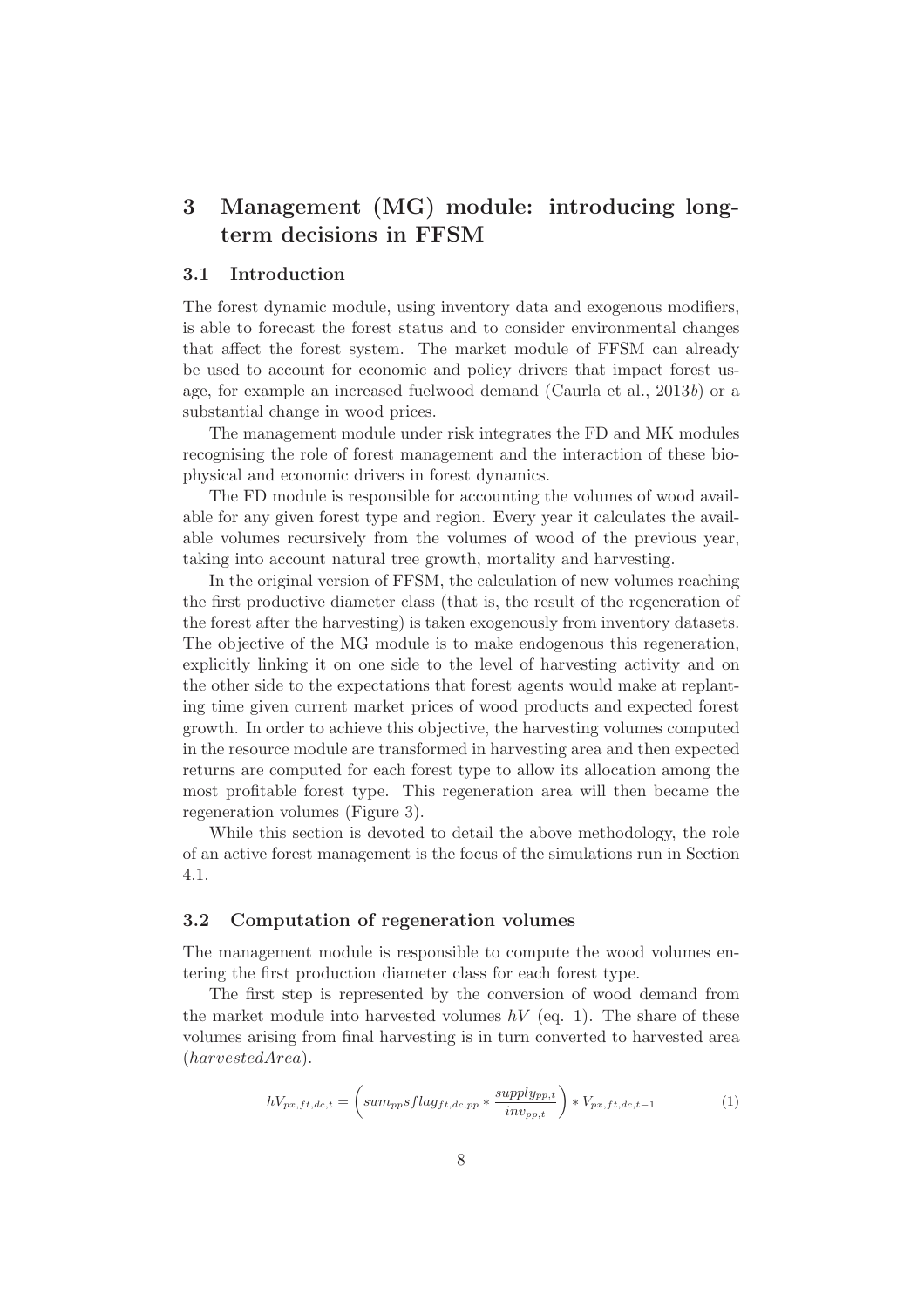

#### harvestedArea<sub>px,ft,dc,t</sub> =  $hV_{px,ft,dc,t}$  \* finHrFlag<sub>ft,dc</sub>/vHa<sub>px,ft,dc,t</sub> (2)

where  $sflag$  is a binary variable that links each wood product with its possible sources in terms of forest types and diameter classes and  $fin HrFlag_{ft,dc}$ is a binary variable that indicates if a harvesting of a given diameter class and forest type has to be considered as a final harvesting (thus, freeing land for potential regeneration) or a thinning (that is not supposed to free any land).

For each forest type the model computes the expected returns as:

$$
expReturns_{px,ft,t} = \max_{dc,pp} \frac{PW_{r,pp,t} * vHa_{px,ft,dc,t} * finHrFlag_{ft,dc} * sflag_{ft,dc,pp} * r}{(1+r)^{cumTp_{px,dc,t}} - 1}
$$
\n(3)

where PW is the observed price of primary products that can be realised from the forest resource, r is the chosen discount rate and  $cumTp$  is the (expected) cumulative time for trees to reach a certain diameter class. An important hypothesis here is the assumption that prices at time t represent the expected prices in the future. In reality, agents are likely to make different expectations of future prices. Nevertheless, the objective of this paper is to focus on the influence of forest management and risk aversion of forest resources, with a constant environment. Thus this myopic behavior of forest managers is not our main concern here. The influence of prices expectations will be investigated in future studies.

Expected returns are given as an equivalent annual income (EAI) to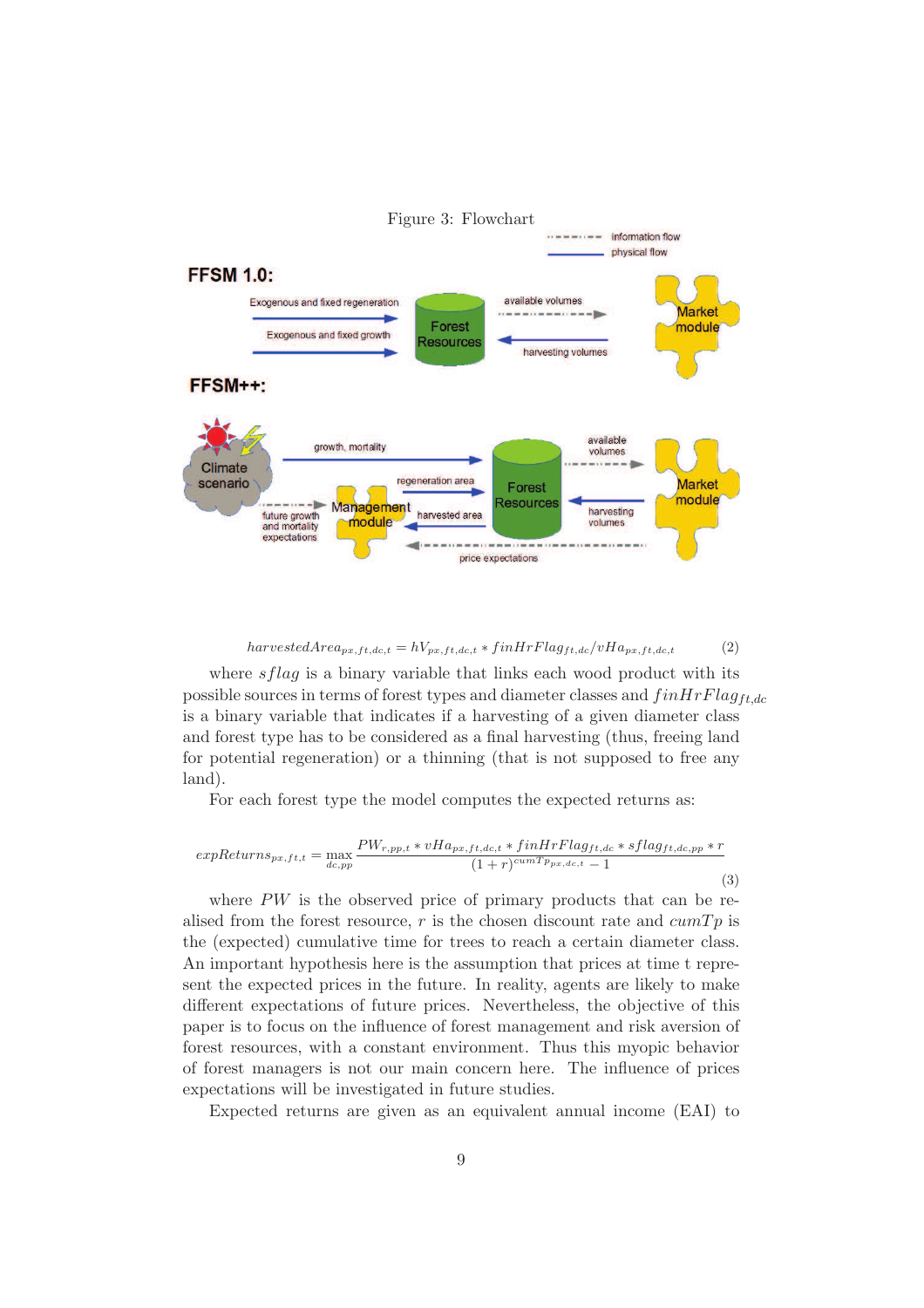consider forest types with different production cycles. It is important to note here that possible change in tree species or forest management is made at no cost. In reality, it is very likely that such a choice presents positive (and potentially high) costs, meaning that the influence of more intensive forest management is probably over-estimated in our results.

Any direct comparison between  $expReturns$  and agricultural gross margins should be taken with caution, as the former includes revenues only from final harvesting overly simplistic assuming that revenues from thinning compensate exactly forest management costs <sup>1</sup> . Nevertheless the trend of the ratio between them could still give insight on possible changes in the relative convenience between these two broad land uses.

Once all the expected returns for any forest types have been computed, harvested land is allocated to the forest type with the highest one  $(f_t)$ :

$$
regArea_{px,ft,t} = \sum_{dc} harvestedArea_{px,ft,dc,t} * (1 - mr)
$$
\n(4)

$$
regArea_{px,ft,t} \mathrel{+}= \sum_{ft} \sum_{dc} harvestedArea_{px,ft,dc,t} * mr
$$
 (5)

where  $mr$  is the management rate, a coefficient  $[0,1]$  that reflects the consideration that not all the forest is managed according to strictly economic criteria. Instead, a share of the harvested area  $(1-mr)$  is allocated according to ecological considerations. While in the scenarios described in section 4 this area is simply reallocated on the same harvested forest type, a probability of presence function, derived from ecological and biophysical data, could also be used. This management rate allows for considering the uncertainty about the implication of economic drivers in forest managers choices. By letting mr vary, we can therefore assess how a larger importance of economic drivers influence forest resources, compared to a situation in which natural regeneration dominates.

Finally the regeneration area for a given forest type is then converted back in wood volumes entering the first diameter class using the  $vHa$  of the first productive diameter class (an exogenous parameter that has been estimated from national inventory data):

$$
vReg_{px,ft,t} = regArea_{px,ft,\tau} * vHa_{px,ft,dc=1,t}
$$
\n
$$
(6)
$$

It is important to note that there is a time lag between the harvested year and the one when the new shrubs enter the first production diameter class:

$$
\tau = t - tp_{px, ft, dc=0,t} \tag{7}
$$

<sup>&</sup>lt;sup>1</sup>A proper comparison of gross margins would require to include in the expected returns also informations on the cost side, while currently the management module works with information only on the revenues side, assuming similar costs between forest types. Using the supply function as an indicator of marginal costs may be a way to deal with this issue.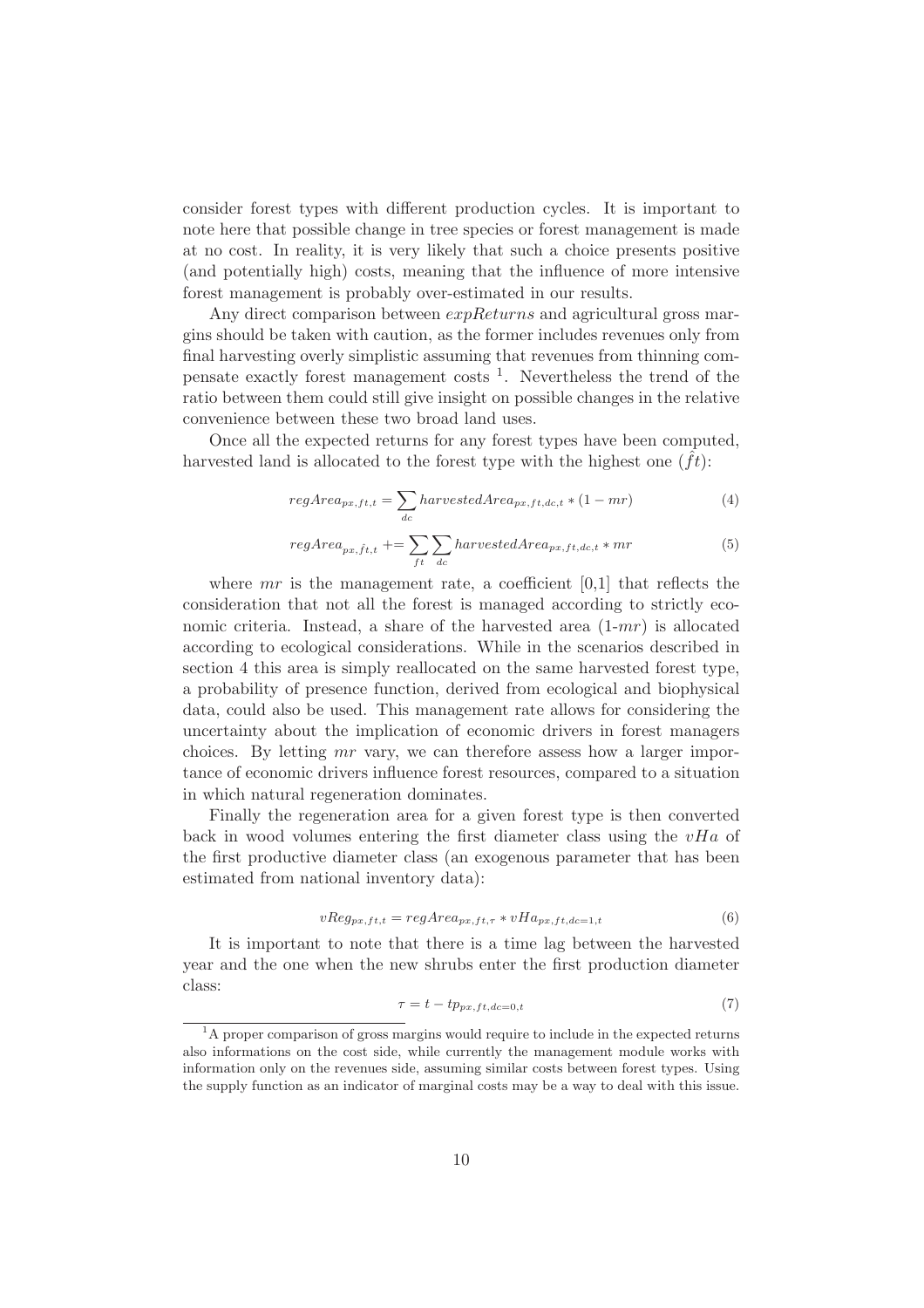Due to this time lag between harvesting and regeneration, in the first  $tp_{px,ft,dc=0,t}$  years the model doesn't have enough information to compute the regeneration volumes, hence it is forced to use exogenous regenerations. This is the reason leading to many parameters being very similar across scenarios on the initial years of the simulations.

# 4 Simulations: the influence of forest management and risk aversion on forest resources

Figures 4 and 5 present the numerical output of simulations run under scenarios selected to highlight specific topics. Variables are reported in the order they influence each other in the model: expected returns drive forest investments in specific forest types leading to regeneration volumes (forest recruitment) that in turn dynamically increase the stock of volumes for a given forest type and finally the volume stocks influence the harvesting levels through a positive elasticity of supply (described in Caurla et al., 2010).

Harvesting levels represent the raw material supply within the market module. As FFSM++ does not introduce any modification to the market module, we didn't include any market-based scenario and consequently market results are not discussed in this section<sup>2</sup>.

Due to the initial time lag in regeneration of Equation 7 some curves show an initial "S" shape that lasts for the first 20-30 years and hence comparisons between scenario, when not otherwise stated, are given as average for the period 2030-2100 for flow variables ( expected returns and volume regenerations) and on the last year of the simulations (2100) for stock variables (forest volumes), the exception being the harvesting volumes that while being a flow variable depend on the stock volumes and hence they are reported for 2100.

#### 4.1 Active management

As mentioned before, there is large uncertainty on the actual level of forest active management. In order to deal with this uncertainty, we run simulations in which the degree of forest management mr varies. Effects of an active management, where profit maximisation drives the forest investments, are shown in Figure 4, based on scenarios of Table 3.

<sup>&</sup>lt;sup>2</sup>The full set of results, including regional ones, is however available in the digital archive that come along with this paper.

Results for forest dynamic and markets are available in the attached ZIP archive under the files "data/output {scenario name}/results/forestData.csv" and "data/output {scenario name}/results/productData.csv" respectively and as preformatted tables and charts in file "ffsm\_output.pdf".

Input data is located in the "data/ffsmInput.ods" speadsheet and in the gis maps under "data/gis".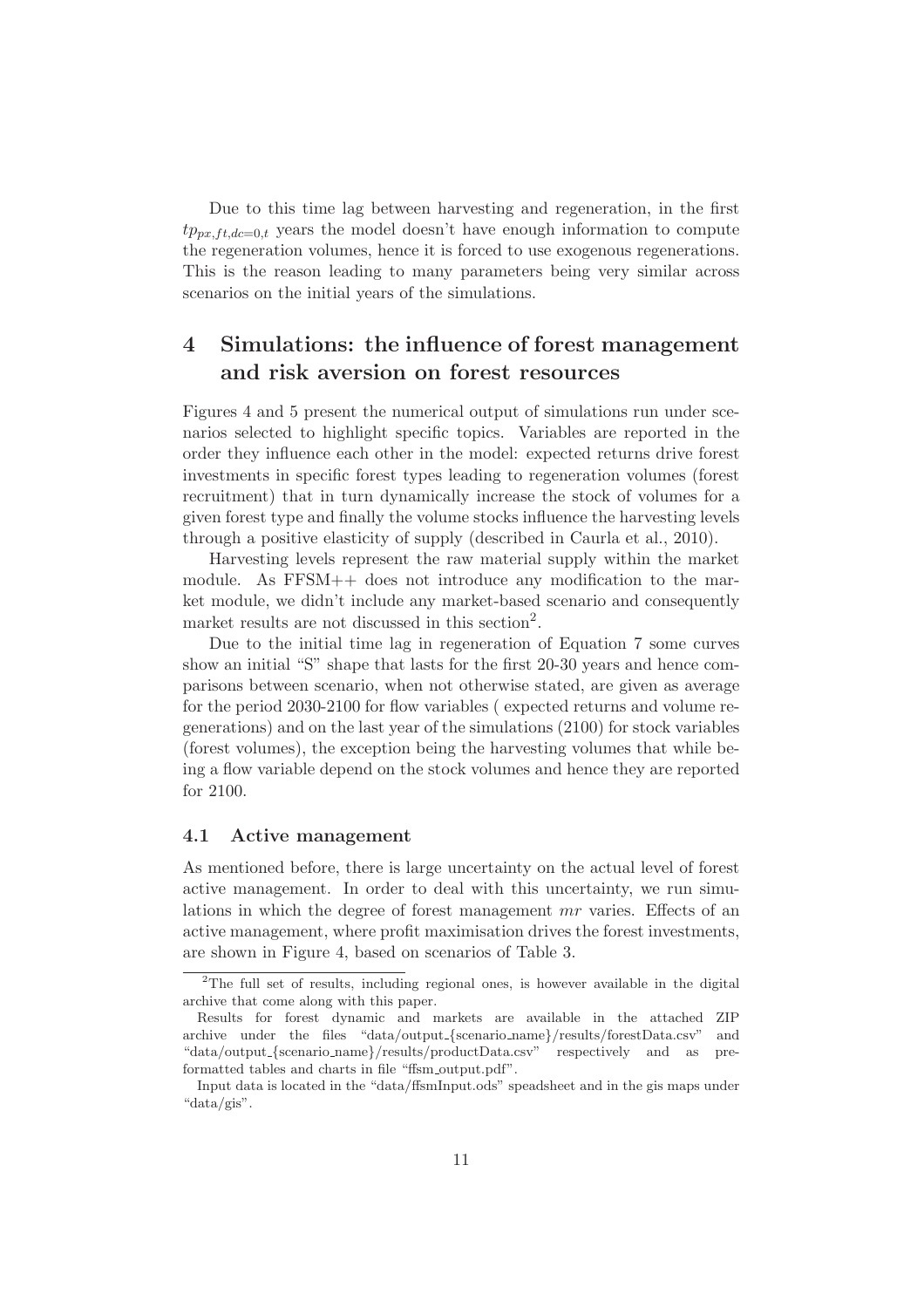| <b>Table 0.</b> Treater management bechanged |     |                                                                  |  |  |
|----------------------------------------------|-----|------------------------------------------------------------------|--|--|
| scenario                                     | mr  | description                                                      |  |  |
| vRegFixed                                    |     | exogenous regeneration (derived from national inventory data)    |  |  |
| vRegFromHr                                   | 0.0 | regeneration linked with the harvesting activity but without the |  |  |
|                                              |     | possibility to switch between forest type                        |  |  |
| reference                                    | 0.5 | intermediate level of active forest management                   |  |  |
| vRegEnd070                                   | 0.7 | stronger importance to economic drivers                          |  |  |

Table 3: Active management scenarios

The first plot on Figure 4 shows the clear economic superiority of coniferous investments over broadleaved forest at national level, with the former showing over double expected returns than the latter.<sup>3</sup> At regional level the distance between coniferous and broadleaved expected returns vary, but the broadleaved never overtake the coniferous in any of the discussed scenario, with the exception of two regions in the North of France, namely *Picardie* and *Nord-Pas-de-Calais*, where forest is very rare and therefore the input data is much less reliable.

Since coniferous are more profitable than broadleaves, forests managers with active management switch their tree portfolio toward a larger share of coniferous. When the degree of forest management increases (vRegEnd070), a larger share of forest managers apply this type of behaviour. This increase in the share of coniferous (and thus decrease in the share of broadleaved) increases in the long run the supply of coniferous (and decrease supply of broadleaves). This result, at national level, in a long-run decrease in coniferous prices and increase in broadleaved prices. However Table 5 shows that impacts vary much across regions. In general the incremental coniferous production is concentrated in regions that are currently minor producers. Due to the spatial nature of the market equilibria, regions that are currently strong coniferous producers may end up with both an increase in production and in price. When the regional prices for coniferous products drop the corresponding expected returns for coniferous forest fall as well, as these strictly depend on the observed prices.

Regeneration volumes are even more influenced by the scenario, as result of the different algorithm used. Compared with vRegFromHr in the reference scenario broadleaved forests suffer a reduction of 0.49  $Mm<sup>3</sup>/year$ while coniferous benefit of a increase of an average of 0.65  $Mm<sup>3</sup>/year$  (Table 4). If we increase the quota of forest managed according to economic criteria (vRegEnd070) we see this effects to amplify (-0.67 and  $+0.90$   $Mm<sup>3</sup>/year$ respectively). While this switch is evident at individual forest type, the aggregated effect is much lower and due uniquely to the higher productivity of the coniferous.

<sup>&</sup>lt;sup>3</sup>It is important to recall here that expected future prices are observed prices at the time of the forest management choice. Assuming different types of price expectation may provide different results.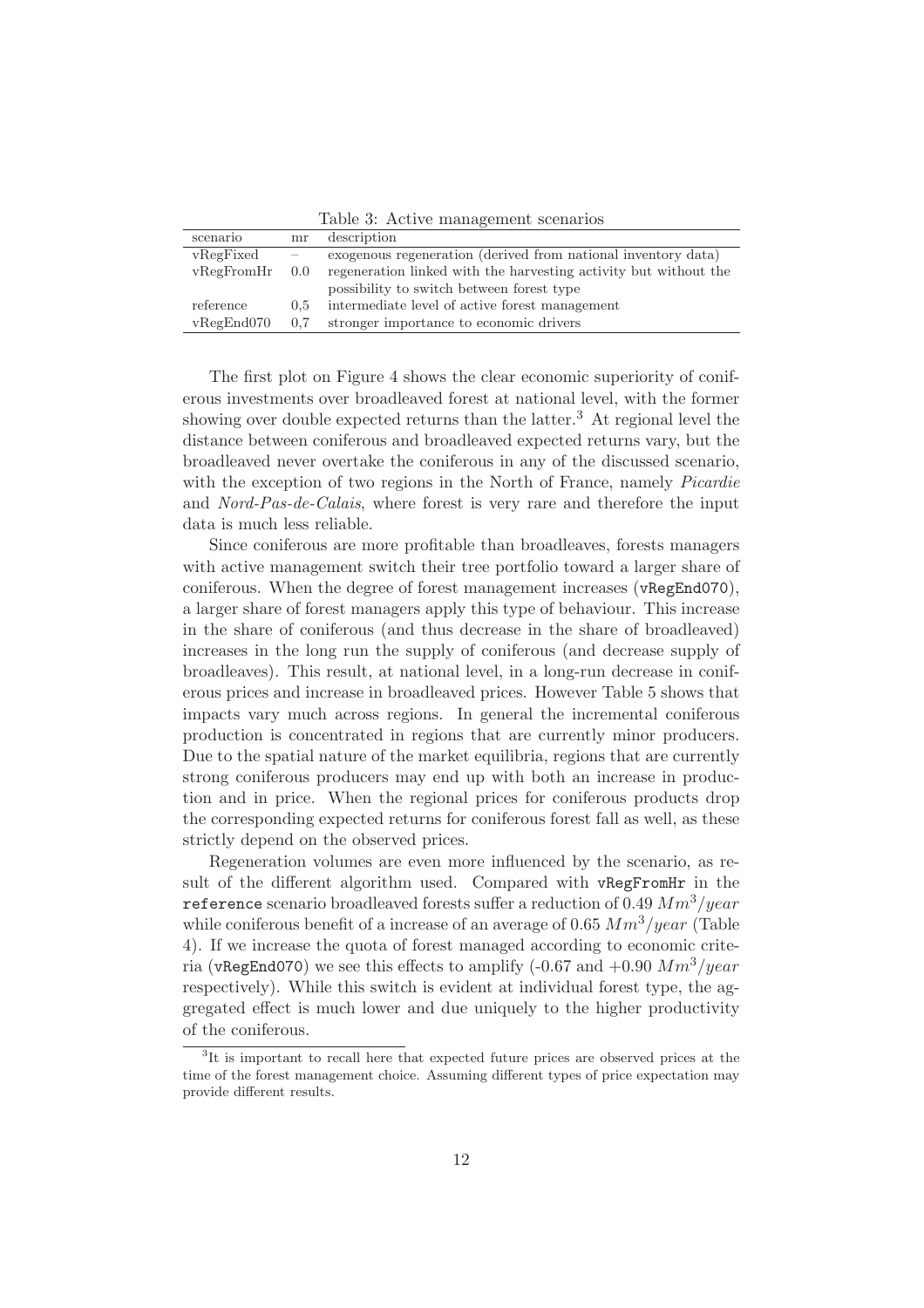The central variable that differentiate the four scenarios is the regeneration of new volumes. However in the model, it is produced only as a consequence of an harvesting operation, and moreover after a consistent delay. As harvesting rate remains relative low, the effect on the forest stock remains in all case very limited even after a century. In 2100 the effects on forest volumes of the reference scenario over the vRegFromHr one are of -140 and  $+398$   $Mm<sup>3</sup>$  for broadleaved and coniferous respectively.

As expected, the increasing coniferous (decreasing broadleaves) stocks influence the harvesting volumes in the same direction with coniferous harvesting that in 2100 outmatch broadleaved harvesting in the vRegEnd070 scenario.

|                                     | vRegFromHr | reference | difference             | vRefEnd070 |  |  |  |
|-------------------------------------|------------|-----------|------------------------|------------|--|--|--|
| Expected returns $(\mathcal{C}/ha)$ |            |           |                        |            |  |  |  |
| $-00$ Total                         | 20.432     | 23.666    | $3.235(15.832\%)$      | 24.783     |  |  |  |
| - 01_Broadleaved                    | 14.129     | 14.591    | $0.462$ $(3.269\%)$    | 14.902     |  |  |  |
| - 02_Coniferous                     | 34.755     | 37.183    | 2.428 (6.988%)         | 37.494     |  |  |  |
| Regeneration Volumes $(Mm^3)$       |            |           |                        |            |  |  |  |
| $-00$ Total                         | 1.828      | 1.989     | $0.161(8.806\%)$       | 2.056      |  |  |  |
| - 01_Broadleaved                    | 1.037      | 0.546     | $-0.490$ $(-47.310\%)$ | 0.368      |  |  |  |
| - 02_Coniferous                     | 0.791      | 1.443     | $0.651(82.319\%)$      | 1.688      |  |  |  |
| Forest Volumes $(Mm^3)$             |            |           |                        |            |  |  |  |
| $-00$ -Total                        | 5664.200   | 5781.992  | 117.792 (2.080%)       | 5830.2     |  |  |  |
| - 01_Broadleaved                    | 4149.085   | 4084.636  | $-64.449$ $(-1.553\%)$ | 4058.6     |  |  |  |
| - 02_Coniferous                     | 1515.115   | 1697.356  | 182.241 (12.028%)      | 1771.6     |  |  |  |
| Harvested Volumes $(Mm^3)$          |            |           |                        |            |  |  |  |
| $-00$ Total                         | 52.896     | 53.683    | $0.788(1.489\%)$       | 53.927     |  |  |  |
| - 01_Broadleaved                    | 29.429     | 28.271    | $-1.158$ $(-3.934\%)$  | 27.876     |  |  |  |
| - 02_Coniferous                     | 23.466     | 25.412    | $1.945(8.290\%)$       | 26.051     |  |  |  |

Table 4: Management effect [avg. 2030-2100]

#### 4.2 Risk Aversion

In the above scenarios, the investment choice is determined only by the forest type showing the highest expected return, without any consideration for the risk that the investment bears. In this section, we investigate the tradeoff that can be made by forest managers, between expected returns and mortality risk.

Risk indeed is a fundamental element of a forest investment decision and in  $within$ ithRiskXX scenarios<sup>4</sup> the overall mortality rate at time of cutting is interpreted as a risky element that it is tried to be avoided by forest managers.<sup>5</sup>

<sup>&</sup>lt;sup>4</sup>The management rate  $mr$  is set to 0.5 here, for all scenarios.

<sup>5</sup>Other types of risk may be investigated in future studies, like price risks or risks on timber growth. However, analyzing mortality risk is the most straightforward, and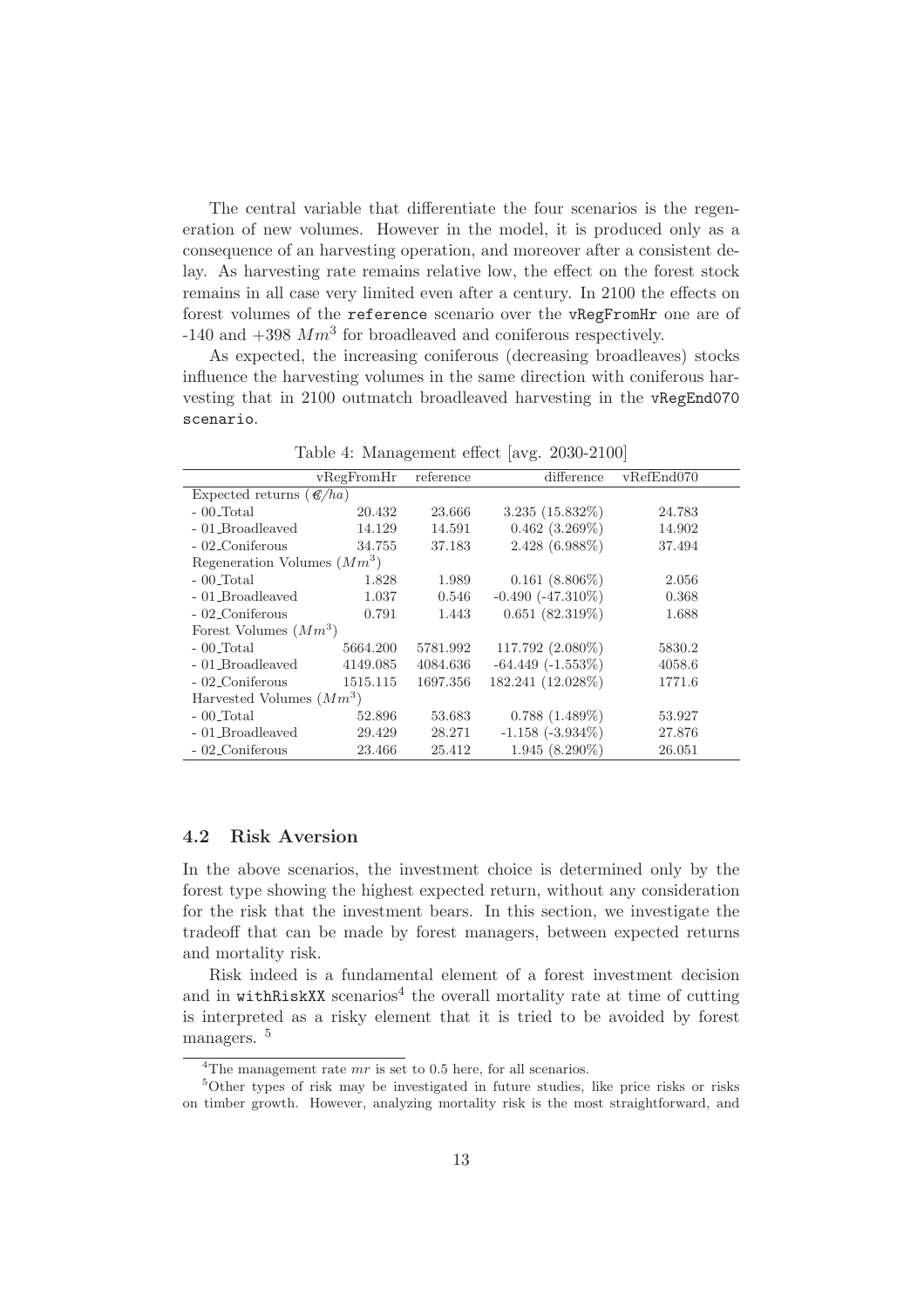| Region                     | Softwood Roundwood |          | Coniferous |           |  |
|----------------------------|--------------------|----------|------------|-----------|--|
|                            | Production         |          | Price      | Exp. Ret. |  |
|                            | Mm <sup>3</sup>    | Var $%$  | Var $%$    | Var $\%$  |  |
|                            |                    |          |            |           |  |
| France                     | 17.20              | 11.75    | $-0.74$    | 6.60      |  |
| Aquitaine                  | 3.95               | 18.58    | 9.34       | 9.34      |  |
| Rhône-Alpes                | 2.46               | 0.96     | $-0.84$    | $-0.84$   |  |
| Auvergne                   | 1.63               | 7.77     | 6.89       | 6.89      |  |
| Franche-Comté              | 1.41               | 12.65    | 6.44       | 6.44      |  |
| Lorraine                   | 1.37               | 13.19    | 5.80       | 5.80      |  |
| Alsace                     | 1.07               | 11.26    | 7.19       | 7.19      |  |
| Limousin                   | $0.97\,$           | 25.43    | 6.44       | 6.44      |  |
| Bourgogne                  | 0.86               | 32.14    | 5.49       | 5.49      |  |
| Midi-Pyrénées              | 0.73               | 3.59     | $-7.99$    | $-7.99$   |  |
| Languedoc-Roussillon       | 0.53               | 7.19     | $-2.64$    | $-2.64$   |  |
| <b>Bretagne</b>            | 0.49               | 0.00     | $-19.28$   | $-10.67$  |  |
| Centre                     | 0.39               | 0.00     | $-17.26$   | $-17.26$  |  |
| Champagne-Ardenne          | 0.31               | 14.45    | $-22.26$   | $-22.26$  |  |
| Pays de la Loire           | 0.29               | 1.18     | $-21.49$   | $-5.50$   |  |
| Provence-Alpes-Côte d'Azur | 0.17               | 0.63     | $-2.50$    | $-0.75$   |  |
| Basse-Normandie            | 0.16               | 58.11    | $-23.99$   | $-23.99$  |  |
| Poitou-Charentes           | 0.15               | 0.00     | $-37.48$   | $-37.48$  |  |
| Haute-Normandie            | 0.14               | 39.57    | $-35.28$   | $-28.22$  |  |
| Corse                      | 0.05               | 0.00     | $-3.77$    | $-2.13$   |  |
| Picardie                   | 0.04               | 69.80    | $-38.53$   | $-27.82$  |  |
| Ile de France              | 0.03               | 0.00     | $-53.64$   | $-3.02$   |  |
| Nord - Pas-de-Calais       | 0.00               | $-67.21$ | $-35.48$   | $-11.79$  |  |

Table 5: Regional impacts of reference over vRegFromHr [2100]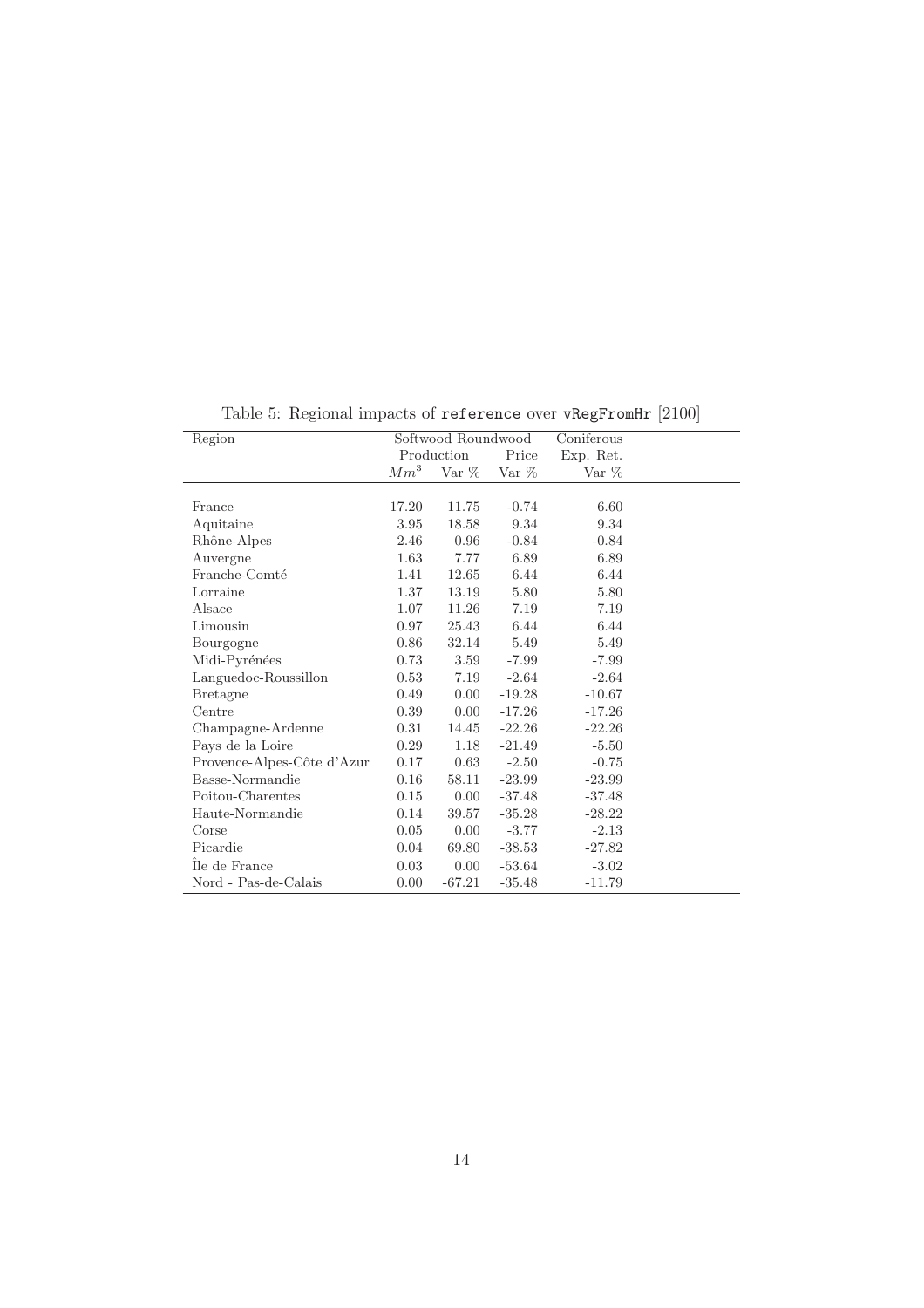

potentially the most interesting when dealing with climate change, which is likely to have an impact on tree mortality. 15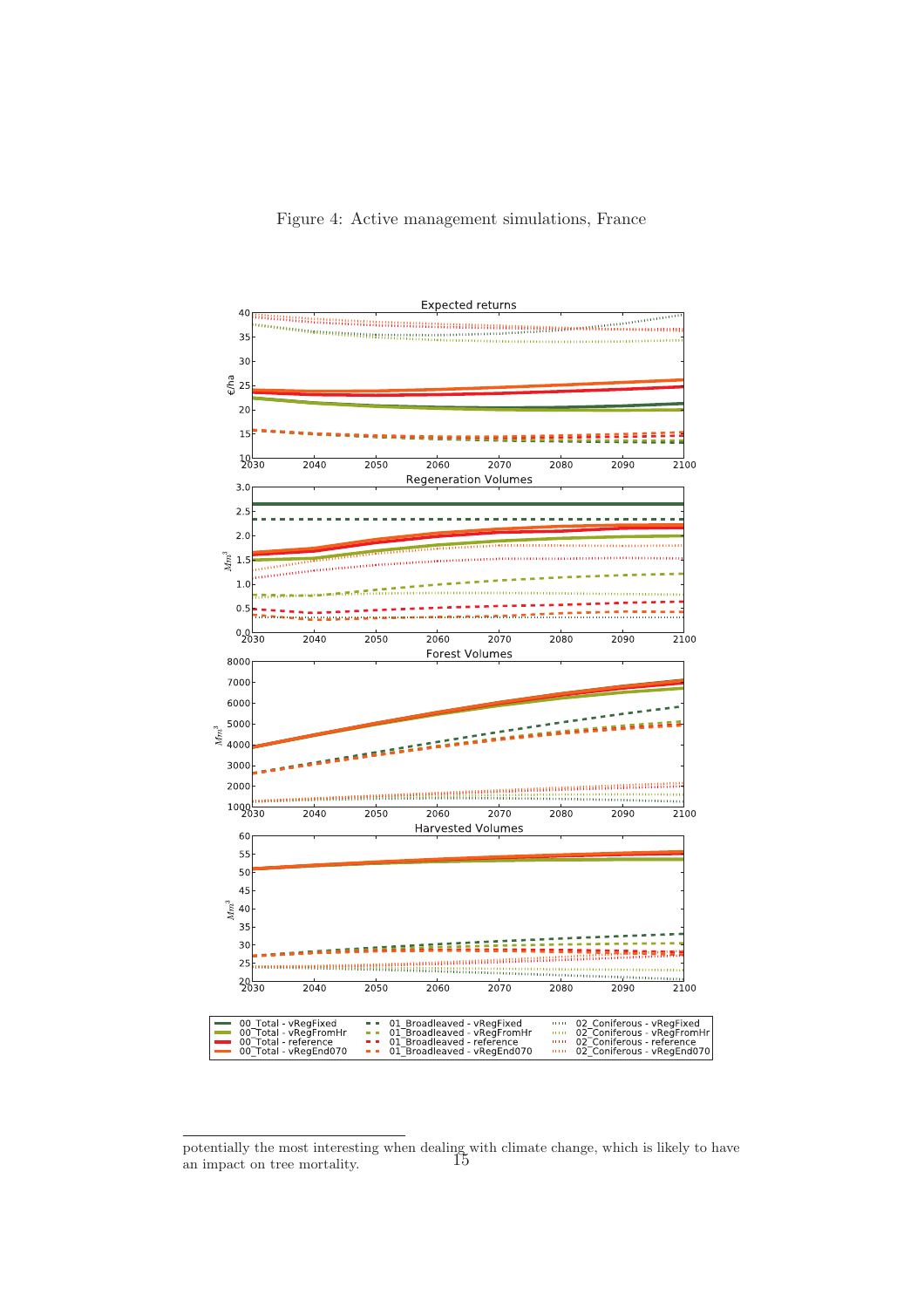Mortality rate is already accounted in the expected returns of forest investment in all scenarios, but economic agents decide uniquely on the base of the expected value (that is, they are risk neutral). In withRiskXX scenarios instead we suppose that agents have utility functions with harmonic absolute risk aversion (HARA) and more specifically a constant relative risk aversion (CRRA), that is the relative risk premium that the agents are ready to pay to escape the risk doesn't depend on its wealth (Gollier, 2001). The equivalent risk-free investment expected return is computed as:

#### $expReturns = origExpReturns * (1 - ra * cum Mort);$  (8)

where  $ra$  is an individual specific risk-aversion coefficient sampled from a normal distribution  $\mathcal{N}(\mu_{ra}, \sigma_{ra})$  with parameters constant within the scenario. As pixels are in FFSM++ the minimum level at which forest investment decisions are applied, at each pixel in withRiskXX scenarios corresponds an agent.

Figure 5 compares the reference results with the  $\mu_{ra}$  coefficient set to 0.6 (withRisk06), 0.8 (withRisk08) and 1 (withRisk10). As we increase the risk aversion coefficient, we notice that the equivalent expected returns drop significantly, especially for coniferous (broadleaved: -8.77%; coniferous: -14.19%). Since the impact of risk mortality is larger on coniferous than on broadleaves, forest managers are confronted to a classic risk/yield tradeoff in which coniferous play the role of the risky/profitable asset, while broadleaves play the role of safer/less profitable asset. Larger risk aversion is then expected to influence the tradeoff toward a larger share of broadleaves in the forest manager portfolio.

However this large drop in expected returns leads only to minor effects to the rest of the model (Table 6), and the reason is possibly in the small standard deviation used to build the normal curve from which the agents ra are sampled  $(0.2)$ . Hence, even if the expected return of the two group of species get much closer, they do not intersect and hence the switch from the decision to replant coniferous to replanting broadleaved is very limited.

## 5 Conclusions

In France forests, as well as in most temperate climates ones, socio-economic drivers works on top of (conditionally to) biophysical drivers and hence represent an important determinant of forest distribution, composition and structure. In models that aim to predict the status of forest ecosystems the role and interaction of both these drivers must be represented, as market forces depend on and influence forest resources. Often however, the two domains are modelled separately resulting in either forest-dynamic models on one side and forest markets models on the other, with their linkage obtained running them in iterative steps, with the data produced from one model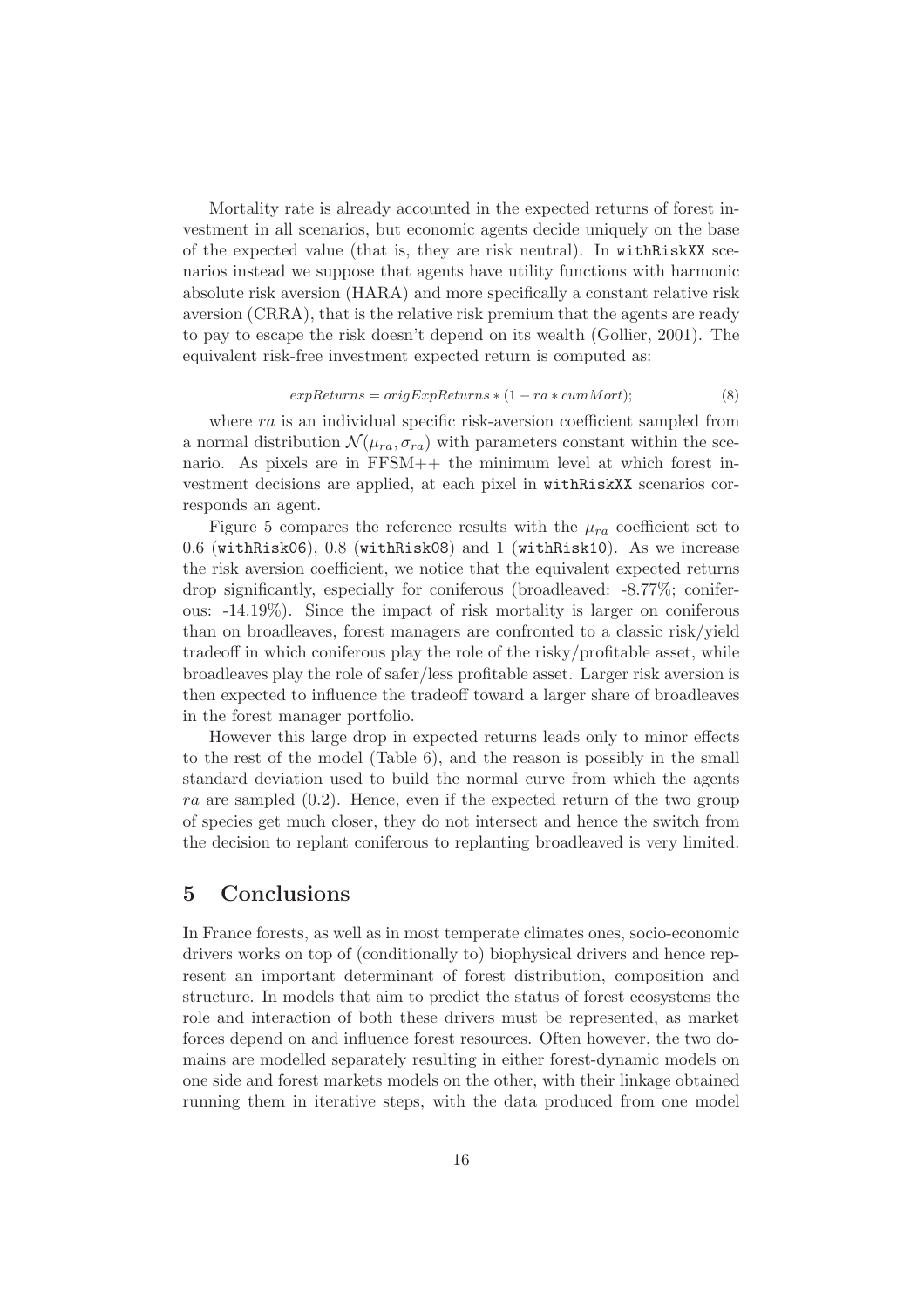Table 6: Risk effect [avg. 2030-2100]

|                                     | reference | withRisk08 | difference             |  |  |  |
|-------------------------------------|-----------|------------|------------------------|--|--|--|
| Expected returns $(\mathcal{C}/ha)$ |           |            |                        |  |  |  |
| $-00$ Total                         | 23.666    | 19.245     | $-4.422$ $(-18.684\%)$ |  |  |  |
| - 01_Broadleaved                    | 14.591    | 11.794     | $-2.797(-19.170\%)$    |  |  |  |
| - 02_Coniferous                     | 37.183    | 30.790     | $-6.393$ $(-17.194\%)$ |  |  |  |
| Regeneration Volumes $(Mm^3)$       |           |            |                        |  |  |  |
| $-00$ Total                         | 1.989     | 1.989      | $0.000(0.000\%)$       |  |  |  |
| - 01 Broadleaved                    | 0.546     | 0.601      | $0.054(9.968\%)$       |  |  |  |
| - 02_Coniferous                     | 1.443     | 1.388      | $-0.054$ $(-3.773\%)$  |  |  |  |
| Forest Volumes $(Mm^3)$             |           |            |                        |  |  |  |
| $-00$ Total                         | 5781.992  | 5781.173   | $-0.819(-0.014\%)$     |  |  |  |
| - 01 Broadleaved                    | 4084.636  | 4093.008   | 8.372 (0.205%)         |  |  |  |
| - 02_Coniferous                     | 1697.356  | 1688.165   | $-9.191 (-0.541\%)$    |  |  |  |
| Harvested Volumes $(Mm^3)$          |           |            |                        |  |  |  |
| $-00$ Total                         | 53.683    | 53.685     | $0.002(0.004\%)$       |  |  |  |
| - 01_Broadleaved<br>28.271          |           | 28.510     | $0.238(0.843\%)$       |  |  |  |
| - 02_Coniferous                     | 25.412    | 25.175     | $-0.236$ $(-0.930\%)$  |  |  |  |

used as input data for the other model and the opposite, until a satisfactory integration is obtained. For example, the European Forest Sector Outlook (EFSON) II (UNECE/FAO 2011; Van Brusselen et al. 2009) uses this approach to link together the EFISCEN (Nabuurs et al., 2002; Schelhaas et al., 2007) and the EFI-GTM (Kallio et al., 2006) models. <sup>6</sup>

The aim of FFSM 1.0 was to couple a consistent forest dynamics (FD) module with a market (MK) module. If this simple relation is acceptable for short-term analysis (with a time horizon of more or less 20 years), it couldn't fit with longer-term simulations, as forest management choices where not explicitly considered (only regeneration of identical forest was considered). The objective of this paper was therefore to present a management (MG) module, in which forest managers consider expected returns and risk in their choice to manage forests. In FFSM++, the three modules can hence continuously exchange information and the model is able to catch the effects of their iteration. Moreover, this analysis takes into account uncertainties about the real level of forest managers active management. We then focus in this paper on the influence of the degree of forest management in forest in the long run.

 $6$ One of the reasons of this dualism in forest modelling is that the tools used are themselves different. Ecologists often use a general programming approach to build their models (C++, matlab, python..) while economists often use programs specialised in solving equilibrium problems like GAMS (Bussieck & Meeraus, 2004). Our approach has been to utilise instead a generic programming language  $(C_{++})$  that gives us the flexibility required to build a complete forest dynamic and management module with specialised software libraries, namely IPOPT (Wächter & Biegler, 2006, ADOL-C (Walther & Griewank, 2012) and ColPack (Gebremedhin et al., 2013), used to solve the Samuelson equilibrium and hence build the market module.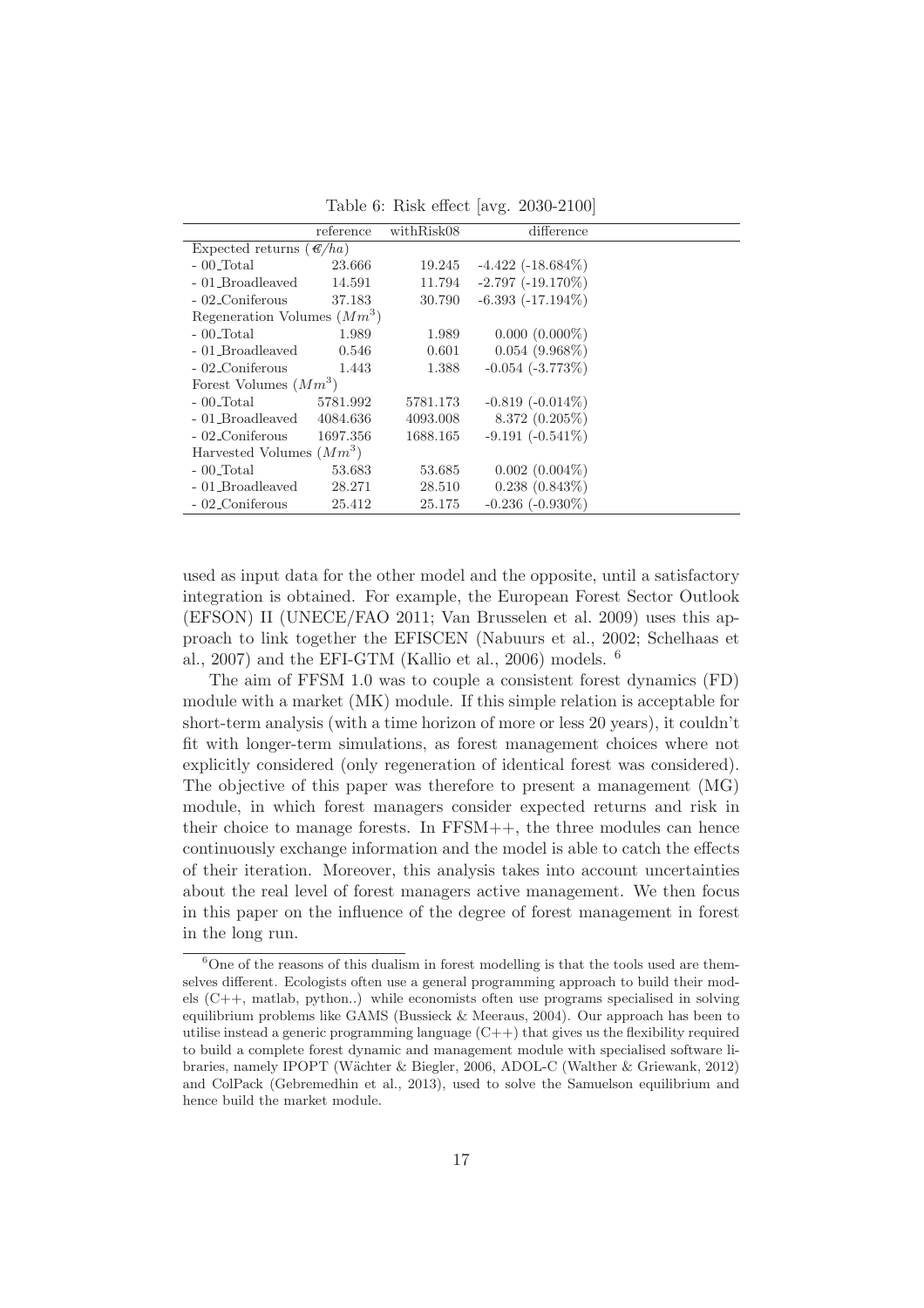#### Figure 5: Heterogeneous risk aversion, France

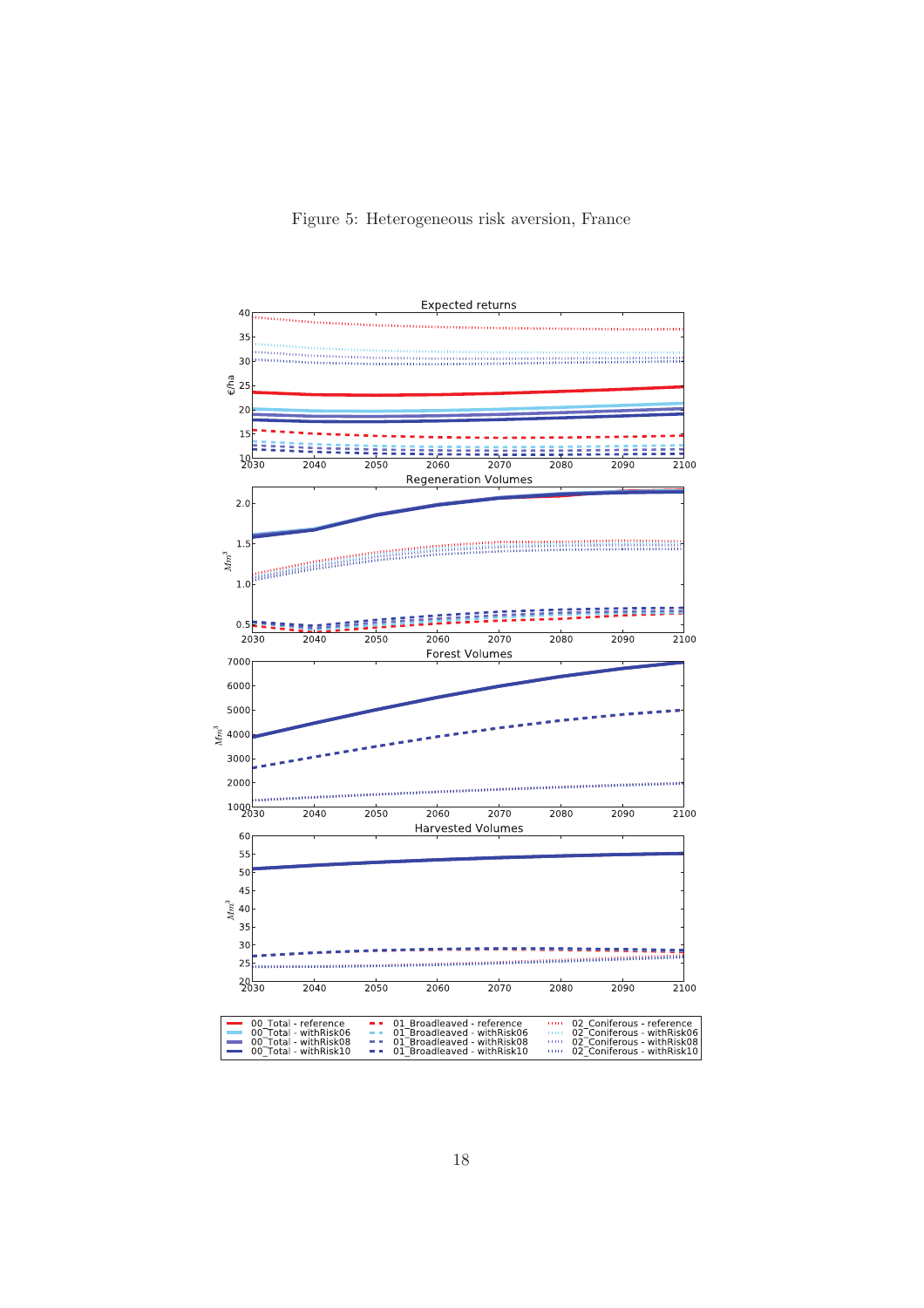Two interesting results emerge from this study. First, the combined model assess the clear prevalence in the profitability of the coniferous forest in comparison to broadleaved forests strongly emerges. However, this result implies a general equilibrium effect: when forest managers are more active, they increase the share of coniferous in their tree portfolio, which result in smaller expected returns. The long-term impact on timber stock is relatively low, due to the long-term nature of the forest dynamics and the low level of timber harvesting compared to the forest stock. Second, when we consider the risk aversion of forest managers, the preference for broadleaved forest investments increases due to the lower mortality risk associated with them.

The introduction of the MG module opens the floor for further studies. First, environmental conditions are assumed to be fixed in this paper. However, climate change is likely to influence the dynamics of forest resources in the future. Taking into account the impact of climate change on forest resources would then bring important information about the potential adaptation of the forest sector, depending on the degree of active forest management, where the presence of an inter-regional and international market of forest products would allows the model to simulate cascade effects between neighbouring regions and between the ecological and economic components of forest systems. Second, the influence of price expectation has to be investigated further. Finally, the risk analysis can be undertaken forward, considering price risk and risk on tree growth, and not only on tree mortality.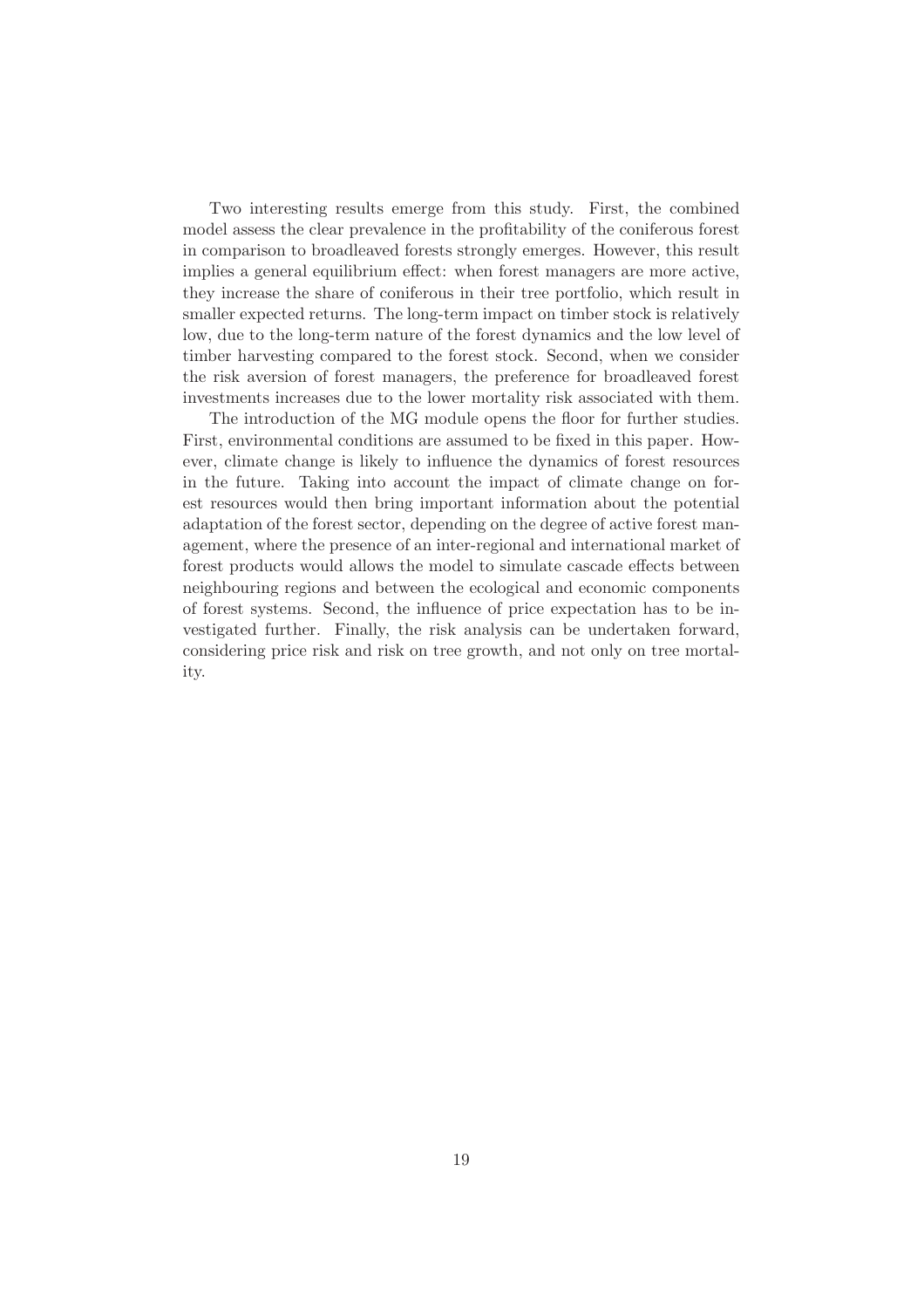# References

- Armington, P. S. (1969), A theory of demand for products distinguished by place of production, Staff papers 16(1), International Monetary Fund.
- Buongiorno, J., Zhu, S., Zhang, D., Turner, J. & Tomberlin, D. (2003), *The global forest products model: Structure, estimation, and applications.*, Academic Press, San Diego.
- Bussieck, M. R. & Meeraus, A. (2004), General algebraic modeling system (gams), *in* J.Kallrath, ed., 'Modeling Languages in Mathematical Optimization', Kluwer Academic Publishers, Norwell, MA, pp. 137–157.
- Caurla, S., Delacote, P., Lecocq, F. & Barkaoui, A. (2013*a*), 'Combining an inter-sectoral carbon tax with sectoral mitigation policies: Impacts on the french forest sector', *Journal of Forest Economics* 19(4), 450–461.
- Caurla, S., Lecocq, F., Delacote, P. & Barkaoui, A. (2010), The french forest sector model version 1.0. presentation and theoretical foundations, Cahier du LEF 2010-03, Laboratoire d'Economie Forestiere, Nancy.
- Caurla, S., Lecocq, F., Delacote, P. & Barkaoui, A. (2013*b*), 'Stimulating fuelwood consumption through public policies: An assessment of economic and resource impacts based on the french forest sector model', *Energy Policy* 63, 338–347.
- Colin, A. & Chevalier, H. (2010), Calibration du module biologique du ffsm, Technical report, Inventaire Forestier National.
- Delacote, P. & Lecocq, F. (2011), 'Fuelwood, timber and climate: Insights from forest sector modeling- an introduction', *Journal of Forest Economics* 17(2), 107–109.
- Delacote, P., Kallio, A. M. I. & Harou, P. (2013), 'Editorial', *Journal of Forest Economics* 19(4), 347 – 349. Forests, wood and climate: New results in forest sector modeling. Available from: http://www.sciencedirect.com/science/article/pii/ S1104689913000482, doi:http://dx.doi.org/10.1016/j.jfe.2013.11.001.
- Gebremedhin, A., Nguyen, D., Patwary, M. & Pothen, A. (2013), 'Colpack: Software for graph coloring and related problems in scientific computing', *ACM Transactions on Mathematical Software*.
- Gollier, C. (2001), *The economics of risk and time*, MIT press.
- Kallio, A. M. I., Moiseyev, A. & Solberg, B. (2004), *The Global Forest Sector Model EFI-GTM - The Model Structure.*, European Forest Institute. EFI Internal Report 15.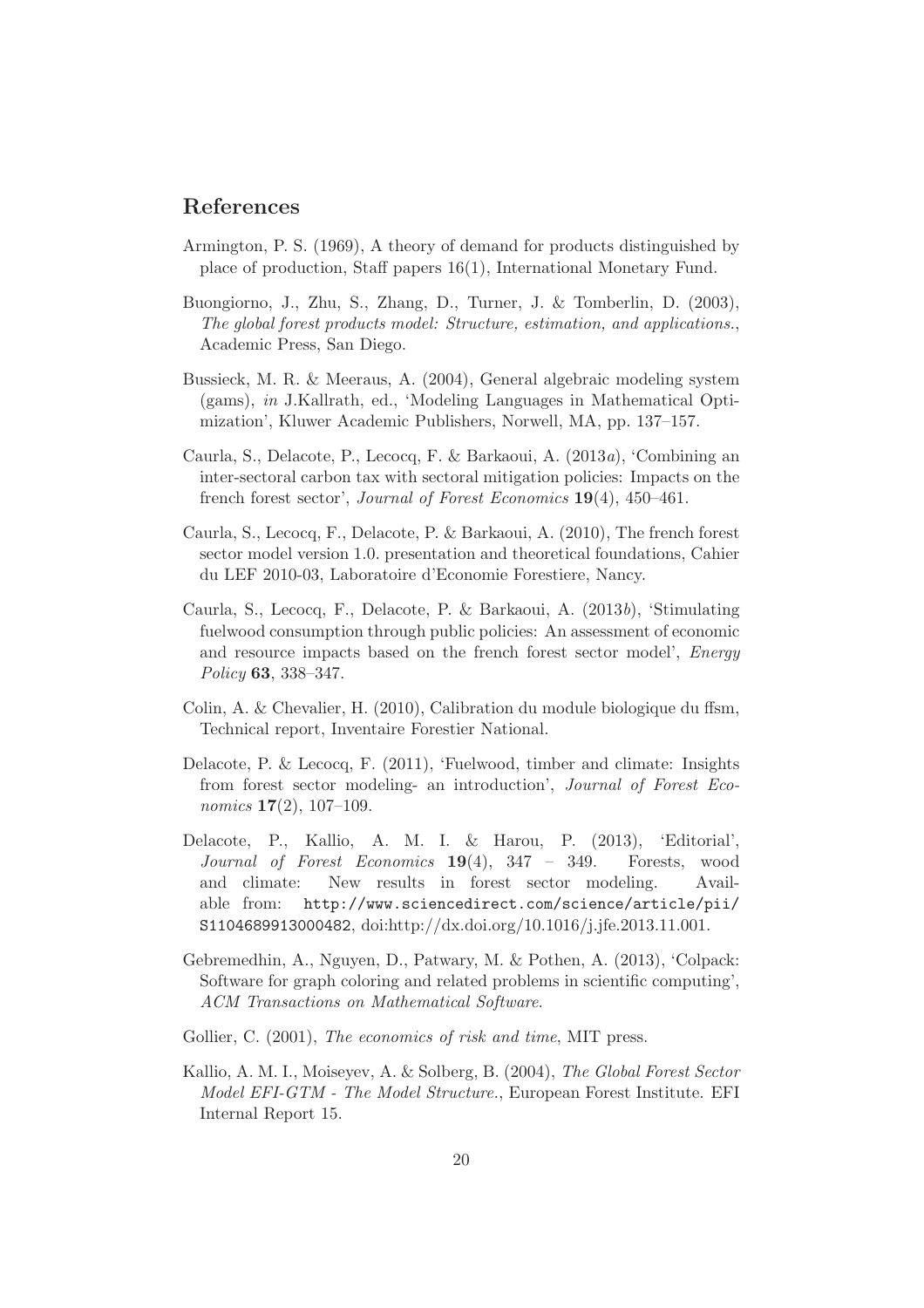- Kallio, A. M. I., Moiseyev, A. & Solberg, B. (2006), 'Economic impacts of increased forest conservation in europe: a forest sector model analysis', *Environmental Science & Policy* 9(5), 457 – 465. Available from: http://www.sciencedirect.com/science/article/pii/ S1462901106000529, doi:http://dx.doi.org/10.1016/j.envsci.2006.03.002.
- Lecocq, F., Caurla, S., Delacote, P., Barkaoui, A. & Sauquet, A. (2011), 'Paying for forest carbon or stimulating fuelwood demand? insights from the french forest sector model.', *Journal of Forest Economics* 17(2), 157– 168.
- Lobianco, A., Barkaoui, A., Caurla, S. & Delacote, P. (2014), Introducing spatial heterogeneity in forest sector modelling: insights from the french forest sector model, Cahier du LEF 2014-xx, Laboratoire d'Economie Forestiere, Nancy.
- Nabuurs, G.-J., Pussinen, A., Karjalainen, T., Erhard, M. & Kramer, K. (2002), 'Stemwood volume increment changes in european forests due to climate change—a simulation study with the efiscen model', *Global Change Biology* 8(4), 304–316. Available from: http:// dx.doi.org/10.1046/j.1354-1013.2001.00470.x, doi:10.1046/j.1354- 1013.2001.00470.x.
- Samuelson, P. (1952), 'Spatial price equilibrium and linear programming.', *American Economic Review* 42(3), 283–303.
- Sauquet, A., Caurla, S., Lecocq, F., Delacote, P., Barkaoui, A. & Garcia, S. (2011), 'Estimating armington elasticities for sawnwood and application to the french forest sector model.', *Resource and Energy Economics*.
- Schelhaas, M., Eggers, J., Lindner, M., Nabuurs, G., Pussinen, A., Päivinen, R., Schuck, A., Verkerk, P., van der Werf, D. & Zudin, S. (2007), Model documentation for the european forest information scenario model (efiscen 3.1.3), EFI Technical Report 26, EFI. Available from: http://library. wur.nl/way/bestanden/clc/1857562.pdf.
- Sjølie, H., Latta, G., Gobakken, T. & Solberg, B. (2011), *NorFor a forest sector model of Norway. Model overview and structure. INA fagrapport 18*.
- UNECE/FAO (2011), *European Forest Sector Outlook Study II*, UN. Available from: http://www.unece.org/efsos2.html.
- Van Brusselen, J., Moseyev, A., Verkerk, H. & Lindner, M. (2009), Item 4.b. outlook-related work at efi, *in* 'ToS EFSOS inaugural, 4-5 February 2009, UN-ECE/FAO, Geneva'.